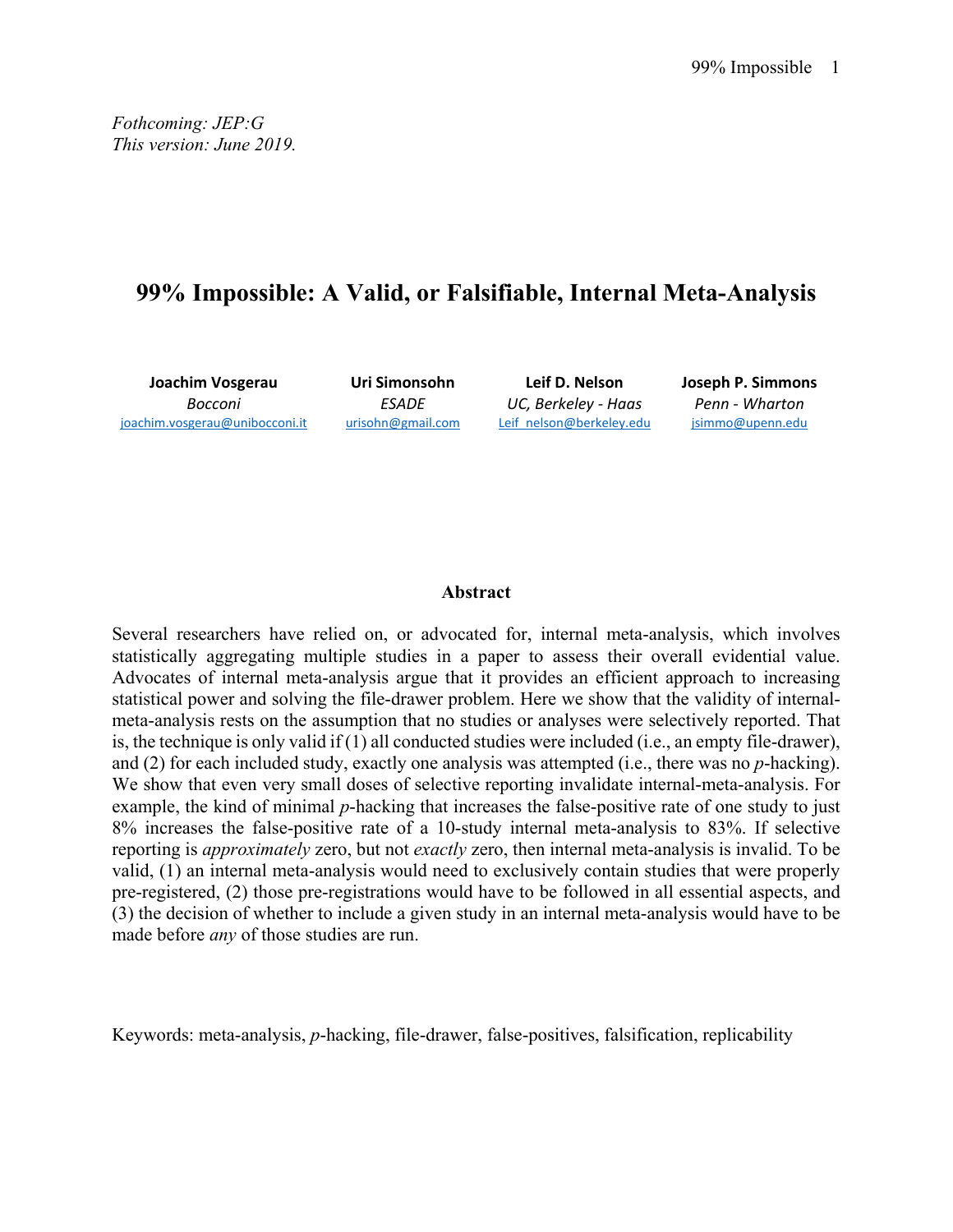In recent years, experimental psychologists have learned that many of their published findings do not replicate, and that they need to adopt better research practices (for a review, see Nelson, Simmons, & Simonsohn, 2018). Inevitably, some of the methodological changes that have been proposed are more likely than others to effectively increase the replicability of psychological science. Some methodological changes, however, are not merely ineffective, but are, despite the good intentions of their proponents, harmful. Of all the changes that have been proposed, we believe that reliance on *internal meta-analysis* is the most harmful of all, posing a significant threat to the integrity of our discipline.

Internal meta-analysis involves statistically aggregating multiple studies reported in a paper (see e.g., Braver, Thoemmes, & Rosenthal, 2014; Cumming, 2012, 2014; Inzlicht 2015; Maner 2014; McShane & Böckenholt, 2017; Rosenthal, 1990; Stanley & Spence, 2014; Tuk, Zhang, and Sweldens, 2015), usually to examine whether the overall effect is statistically significant.<sup>1</sup> By aggregating across many studies, internal meta-analysis increases statistical power, potentially encouraging researchers to report more of their studies, particularly those that did not yield conventional levels of significance. These purported advantages – more statistical power and less "file-drawering" – have helped to make internal meta-analysis increasingly popular.

For example, Tuk et al. (2015) published a paper containing 18 studies, of which only two were significant (study 5 with *p*=.046 and study 9 with *p*=.038). However, an internal metaanalysis of all 18 studies showed a highly significant average effect: Cohen's d=0.22, Z=3.81, *p*<0.001. The editor who accepted Tuk et al.'s (2017) article for publication wrote, in a blog post,

<sup>&</sup>lt;sup>1</sup> Internal meta-analysis can also be used to assess "whether" an effect is heterogeneous, but of course studies using different designs almost always involve different true effect sizes (if any of the effects are not zero). Internal metaanalysis can also be used to assess which factors moderate an effect. Although most papers would have an insufficient number of studies to identify moderators, this goal seems potentially useful to us. This exercise, however, is necessarily exploratory and correlational, requiring confirmatory follow-ups for any discovered association to be taken at face value.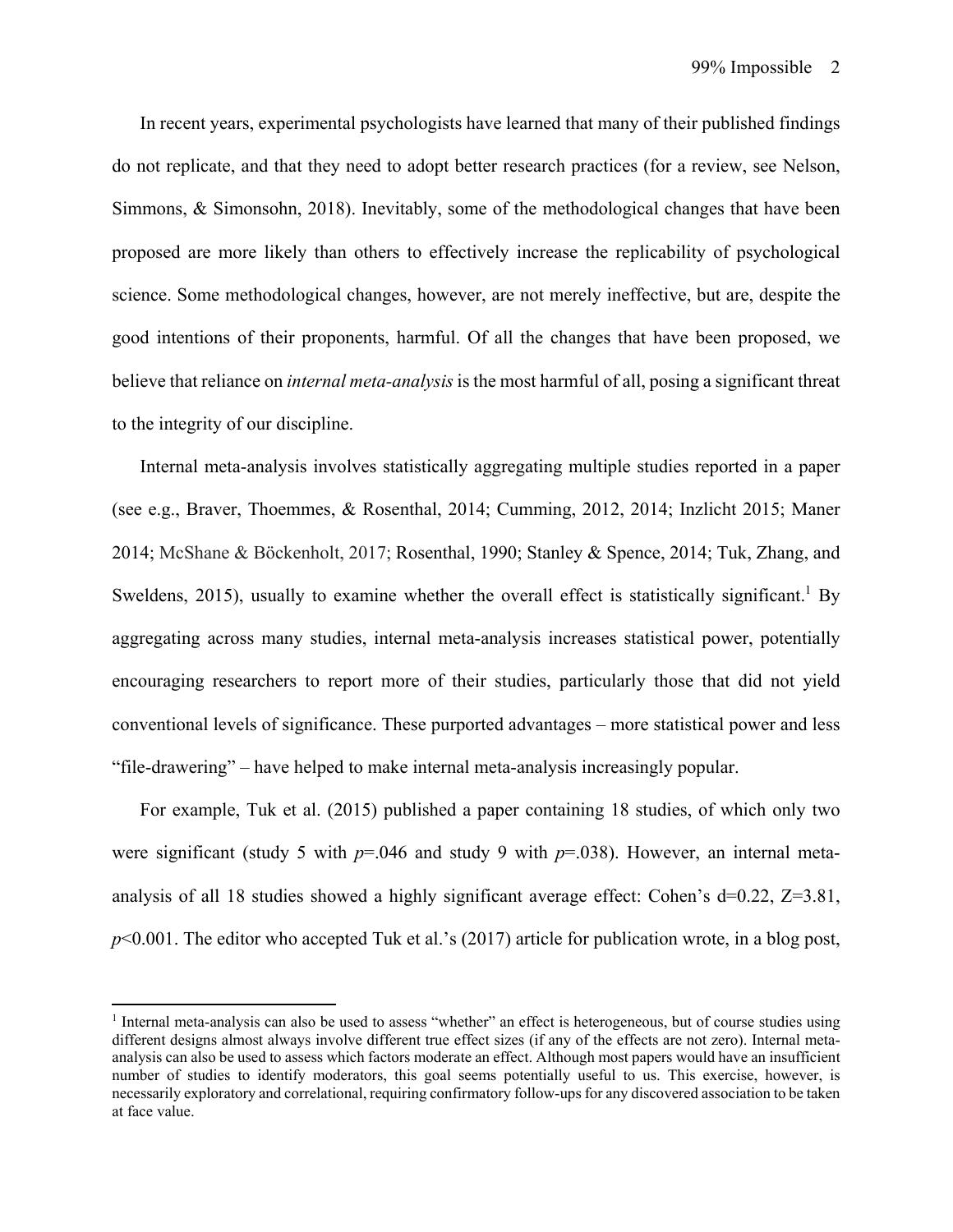that "This paper […] is now my favorite as editor […], because it is […] a template for the kinds of things we should be seeing more of in our top journals" (Inzlicht, 2015). With similar enthusiasm, Braver et al. (2014) wrote, "If a nonsignificant Study 2 can be published as part of a package of studies that together produce a significant [...] Meta-Analysis, researchers will be more likely to include nonsignificant individual findings in their papers" (p. 340). These perceived benefits have led advocates of internal meta-analysis to make general recommendations such as, "in multi-study papers, focus on meta-analytical findings rather than on individual significance tests" (Maner, 2014, p. 345), and "The key is meta-analytical thinking: Appreciate any study as part of a future meta-analysis" (Cumming, 2014, p. 27). Stanley and Spencer (2014) have even gone so far as to "suggest that the replication crisis perhaps exists only for those who do not view research through the lens of meta-analysis" (p. 316). Researchers have been receptive of these recommendations. In an 18-month span between January 2017 and June 2018, 16 papers published online or in print in the *Journal of Experimental Psychology: General* used internal meta-analysis to calculate an average effect across studies (for a list of these papers see the Appendix).

In this article, we propose that adopting the practice of internal meta-analysis is likely to have unintended and dire consequences for the credibility of published findings. The validity of internal meta-analysis hinges on the assumption that *none* of the analyzed findings were selectively reported; the method is valid only if one confirmatory analysis was conducted in each original study, and only if every study was included in the internal meta-analysis.

In what follows, we will (1) explain why we believe this assumption is frequently violated, as some amount of selective reporting is in most cases inevitable, and (2) show that even minimal levels of selective reporting *dramatically* increase the probability of obtaining a false-positive result in an internal meta-analysis. For example, the kind of minimal selective reporting that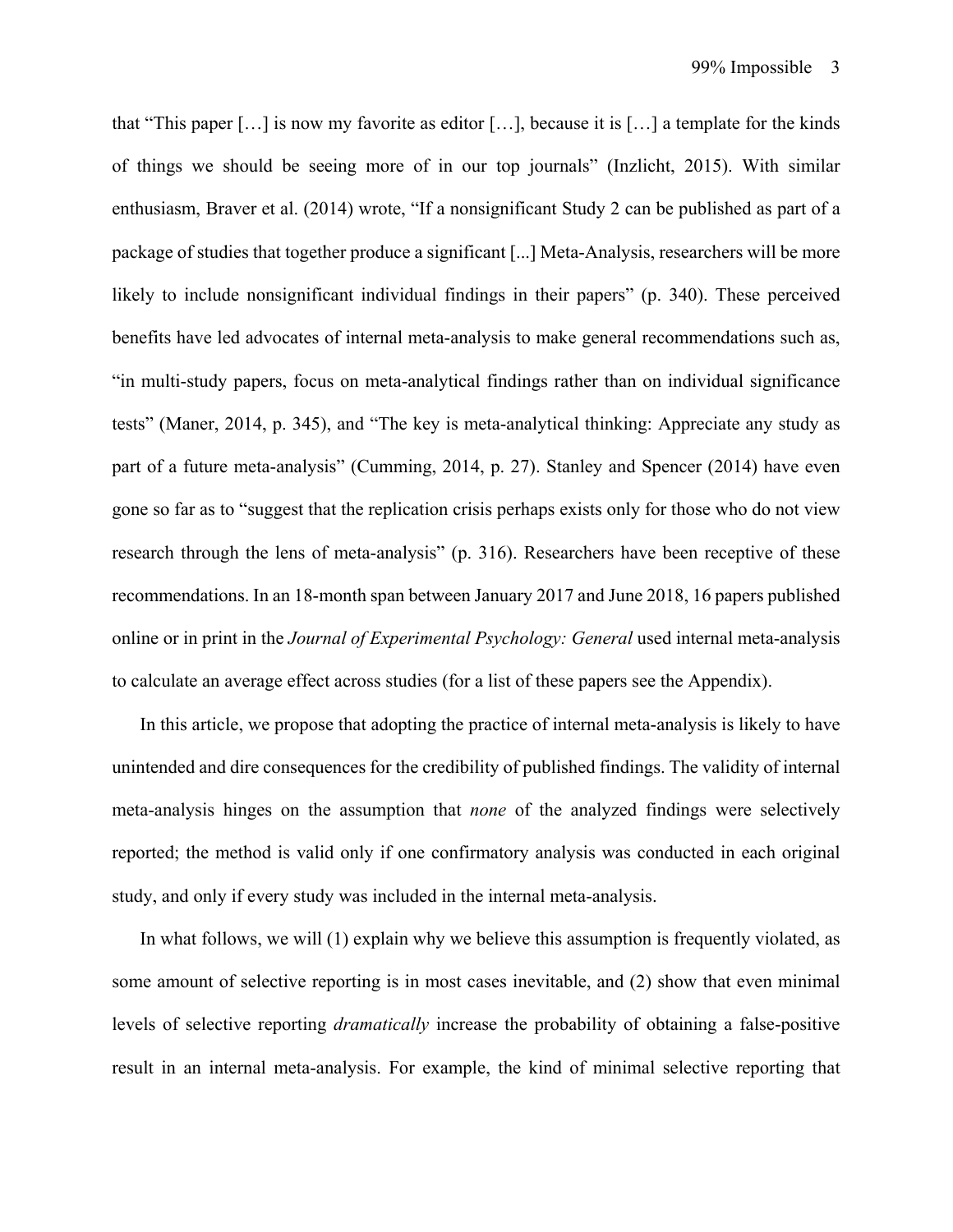inflates an *individual study's* false-positive rate to just 8% will inflate the false-positive rate of a 10-study internal meta-analysis to an astonishing 83%.

Internal meta-analysis should only be used when researchers can convincingly demonstrate that absolutely none of the results were selectively reported. This standard could be met if every study was pre-registered, no study deviated from its pre-registration, and the set of studies to run was also pre-registered. This standard appears to have been met by "many-lab" replication efforts, for which the investigators predetermined both the set of studies to be run as well as the critical analysis for each study (e.g., Alogna et al., 2014; Ebersole et al., 2016; Hagger et al., 2016; Klein et al., 2014; O'Donnell et al., 2018; Verschuere et al., 2018; Wagenmakers et al., 2016).<sup>2</sup>

#### **Selective Reporting Is (Almost) Inevitable**

There are two ways for researchers to selectively report findings. They can either selectively report whole studies, a practice called *file-drawering*, and/or they can selectively report analyses within a study, a practice called *p-hacking*. We will start by discussing *p*-hacking.

#### *P-hacking Is (Almost) Inevitable*

We worry that some researchers may believe that the selective reporting of favorable analyses is immoral, a malevolent form of dishonesty. For someone who holds this belief, the claim that selective reporting is almost inevitable is tantamount to the claim that almost all researchers are bad people. We believe that the selective reporting of favorable analyses and studies only rarely springs from an intentional decision to be dishonest, but is in most cases the inevitable consequence of (moral) human beings' tendency to interpret ambiguous information in ways that are consistent

<sup>&</sup>lt;sup>2</sup> These are the 1%.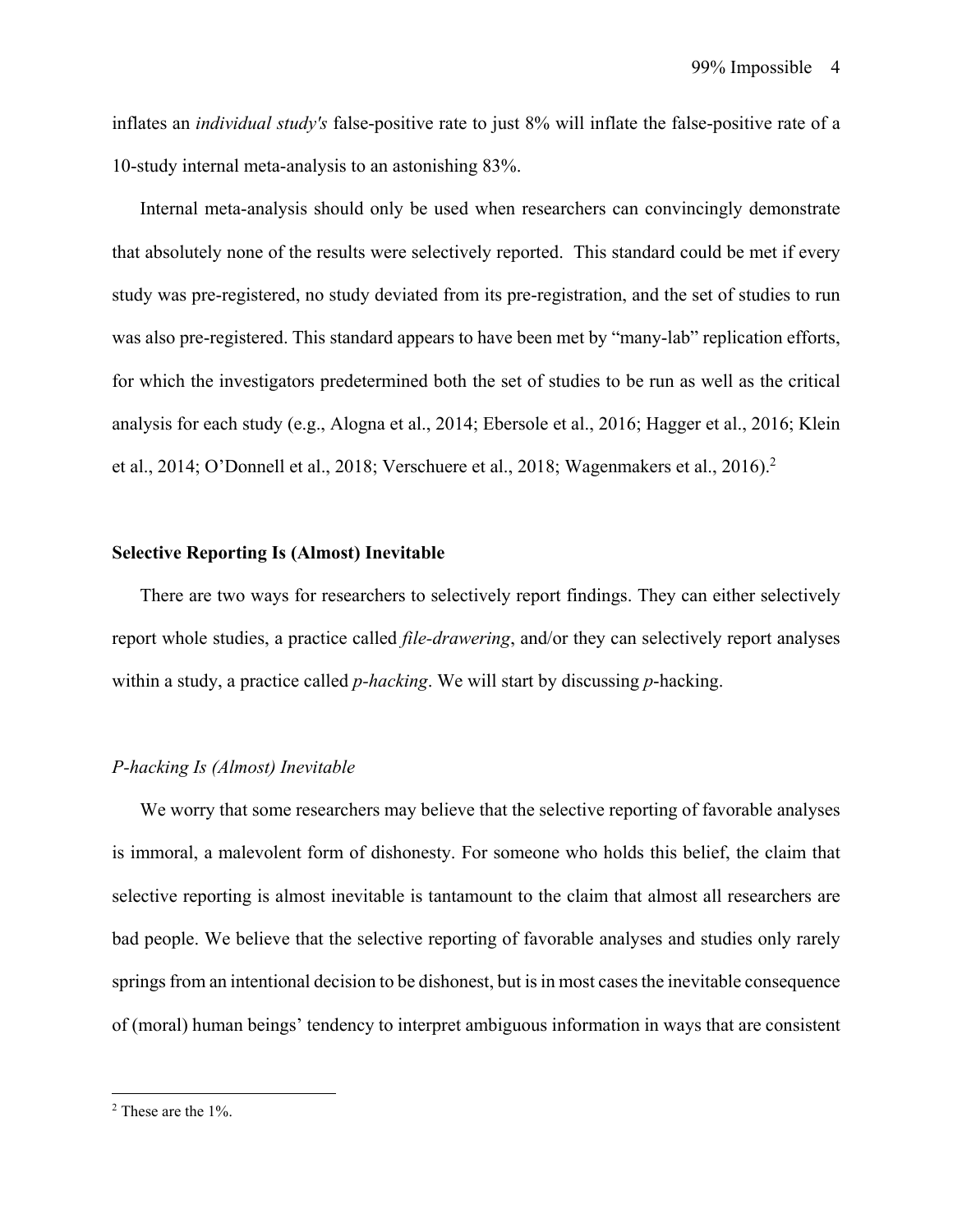with their desires and beliefs (Kunda, 1990; Vazire, 2015).

For example, when a team of researchers collects and analyzes two dependent measures, and only one of those analyses yields support for their hypothesis, they are going to try to understand why. They are likely to conclude that the one that yielded a more favorable result was probably the better, more sensitive of the two measures, and to choose to report that superior measure in their meta-analysis. In this mundane example two things are true. First, these perfectly moral researchers are making a completely reasonable inference, as it may actually be the case that one measure is better than the other. Second, this is a (consequential) form of *p*-hacking, because the researchers' decision about which measure to report was influenced by the results.

To appreciate the near inevitability of *p*-hacking, consider what it would take to *not* do it. To not *p*-hack, researchers would either have to be indifferent to the outcome of the study, or they would have to (1) plan out in advance exactly how they were going to run their key analysis, and (2) remember and execute that plan when it comes time to write up the results. This means deciding in advance exactly which measures to analyze, how to score those measures, how to deal with outliers or inattentive participants, which covariates to include in the analysis, etc. Motivated researchers who do not perfectly plan out their analyses in advance will have to make *ex post*  decisions about which analyses are the best ones. And, because they are human, we can expect them to make those decisions in ways that benefit them rather than in ways that harm them. Indeed, in the presence of desire and in the absence of perfect planning (i.e., pre-registration), some amount of *p*-hacking is virtually inevitable.

As we will show, although minimal levels of *p*-hacking have minimal effects on the validity of individual studies, they have large effects on the validity of internal meta-analysis.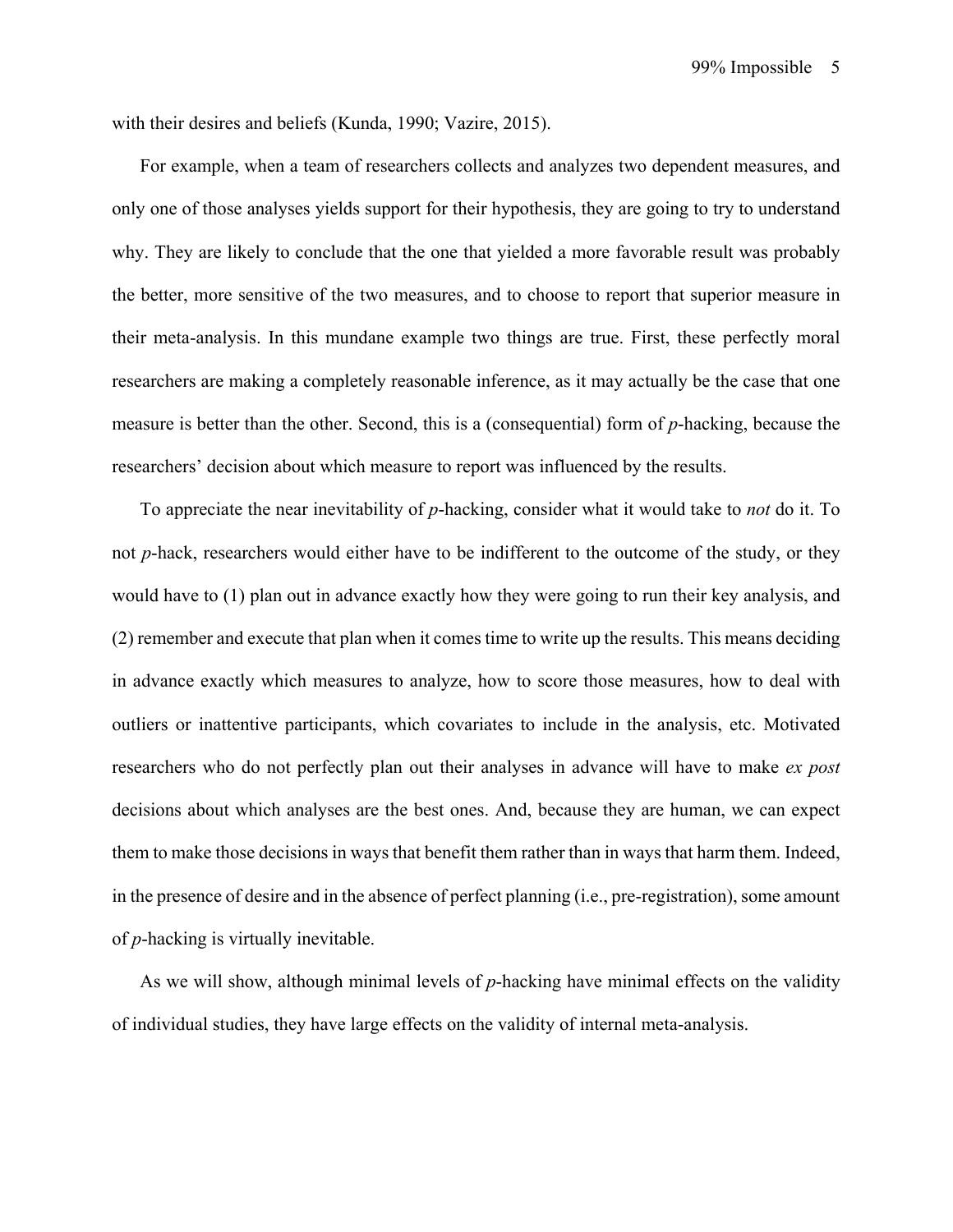## *File-drawering Is (Almost) Inevitable*

But what about file-drawering? Wouldn't it be immoral for researchers to claim that they are reporting all of their studies, only to then withhold some of them? Wouldn't moral researchers avoid doing this?

The problem with this line of thinking is that it assumes that what counts as a valid study for a particular project is unambiguous. In many cases, it is not.<sup>3</sup>

The research process frequently leads researchers down unexpected paths of inquiry, so that by the time a project is completed the investigation focuses on a research question that is at least a little different from the research question that motivated the project in the first place. It is not easy to decide which studies belong to the project we ended up studying rather than the project we began studying. Similarly, when investigating new phenomena, we often learn (or perhaps merely convince ourselves) that there are bad ways to study it. When deciding which studies to include in an internal meta-analysis, we must determine whether a failed study did not work because of bad design or execution (in which case it does not belong in the meta-analysis) or whether it did not work despite being competently designed and executed (in which case it belongs in the metaanalysis). These are necessarily ambiguous decisions. In the real world, deciding which studies belong to a project is often a messy business, and those decisions are likely to be resolved in ways that help the researchers rather than in ways that harm them.

In the absence of perfectly planned research projects, it is almost impossible for researchers not to engage in at least a modicum of selective reporting (Vazire, 2017). And, as we shall see, if a meta-analysis is infused with even a modicum of selective reporting, it becomes an invalid and

<sup>&</sup>lt;sup>3</sup> In this section, we are assuming that decisions as to which studies to file-drawer in an internal meta-analysis are made primarily by authors (who can observe all of the studies they have run), rather than by journal editors (who observe the studies that were reported in the original submission).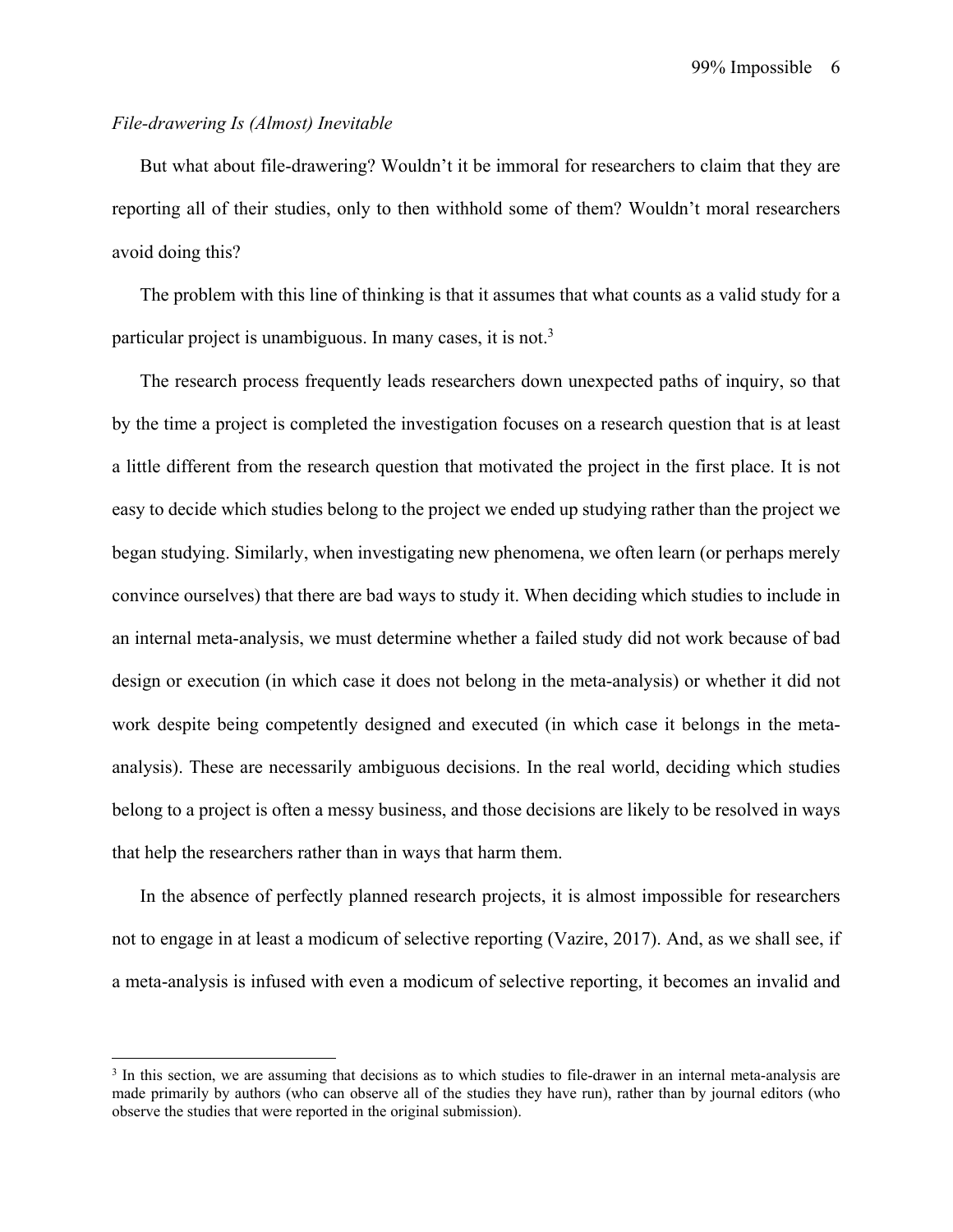dangerously misleading tool.

#### **Internal meta-analysis amplifies the effects of selective reporting**

#### *The Effects of P-hacking*

*P-*hacking is the selective reporting of data and analyses that obtained more favorable results. Combining common forms of *p-*hacking (e.g., adding observations after obtaining a nonsignificant result or cherry-picking dependent variables) can greatly increase the probability that an investigation will produce a false-positive result. For example, Simmons et al. (2011) showed that a conservative combination of *p-*hacking attempts could increase the false-positive rate from the nominal 5% to over 60%.

The effect of *p-*hacking on the false-positive rate of an individual study pales in comparison to its effects on the false-positive rate of an internal meta-analysis. Let's start by noting that when a set of studies finds consistent results, an internal meta-analysis of those studies will usually obtain a much lower *p*-value than any of the individual studies. For example, meta-analyzing a paper with two studies of similar sample size, each significant at *p*=.049, would produce a *p*-value that is about ten times smaller than those in the original studies, *p*=.005. If you add a third study with  $p=0.049$ , the meta-analytic p-value drops almost 10 times again, down to  $p=0.006$ .<sup>4</sup> Meta-analysis can turn barely significant results into extremely significant results.

In the absence of selective reporting, the fact that meta-analysis turns barely significant results into extremely significant results is a good feature; two legitimate *p*=.049 results do indeed constitute more evidence for the existence of an effect than either one does on its own. But this

<sup>&</sup>lt;sup>4</sup> If some studies have much larger sample sizes than the others, a random-effects meta-analysis may reverse this general pattern. For example, if one study has n=20 and the other n=1000, and both are significant at *p*=.049, then the meta-analytic p-value would be *p*=.24 (see R Code; https://osf.io/dpwyg).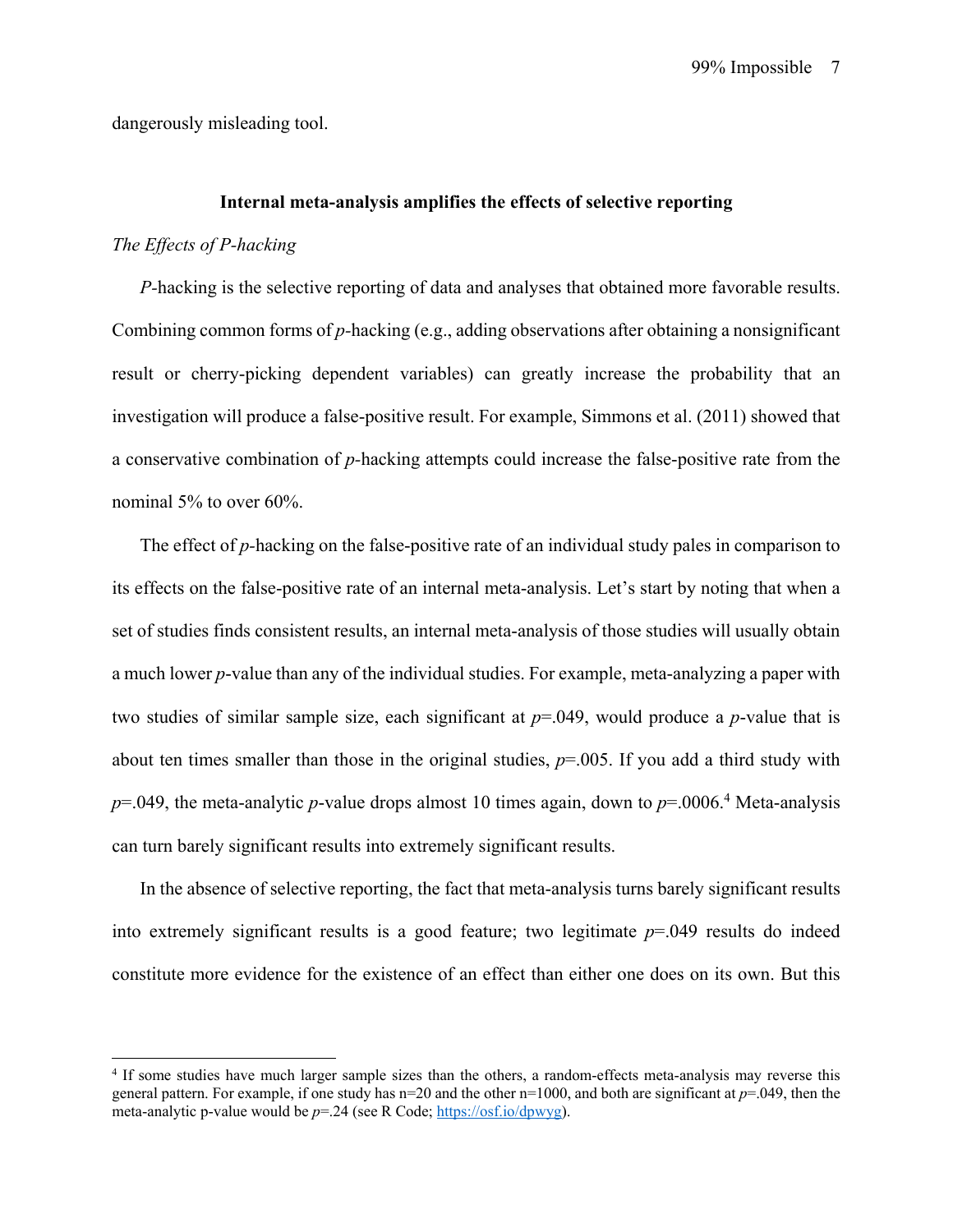good feature becomes a bad feature in the presence of selective reporting. If the studies contain even trivial amounts of bias, the internal meta-analysis will exhibit substantial levels of bias.

Figure 1 may help build an intuition for how relatively inconsequential levels of *p-*hacking within individual studies combine to generate a large bias in a meta-analysis. This figure depicts the results of 20 simulated studies investigating a true effect of zero. In each study the researcher p-hacks by conducting two analyses instead of one, and reports the better of the two (even if it is not significant and even if it is in the wrong direction). The figure shows the results for the first analysis that was conducted (smaller circles) and for the better of the two (larger squares).

 For example, in the first simulated study, the figure shows that the first analysis obtained a weaker result than the second, and thus the researchers would report (only) the second; as a result, the square is above the circle. In the second simulated study, the first analysis produced the stronger result, and thus the circle and the square occupy the same position. Looking at the individual studies, we see that the effect of this minor form of *p*-hacking is small (and, of course, half the time it makes no difference). In fact, in this particular simulation, *p-*hacking *did not alter the statistical significance of a single study*, as all 20 studies remained non-significant. This is indeed very mild *p*-hacking. At the same time, one can see how the squares are (necessarily) systematically above the circles. Thus, when one meta-analyzes the squares, one (over)estimates the effect to be  $\hat{d}$ =.20, Z=2.81, p=.0049, rather than accurately estimating it to be zero.<sup>5</sup>

 $5$  One could ask whether this level of p-hacking is truly minimal or truly realistic. A reviewer suggested that researchers might follow a different strategy: for any given study, try to p-hack to reach statistical significance, but if they fail to achieve significance, un-hack their analyses back to whichever analysis was conducted first. If researchers p-hack/unhack in that manner, then the consequences of p-hacking could be more modest for any internal meta-analysis. Although this model of researcher behavior is worthwhile to consider, we do not think it is realistic. We believe that the p-hacking that we simulate is both realistic and minimal because (1) it arises from attempting at most two analyses per study (see Figures 1 & 4), and (2) it is quite inconsequential at the individual study level (with an individual study false-positive rate below 8%, for a directional hypothesis). Such a level of p-hacking will feel minimal to the researcher regardless of what motivates their behavior. Regardless of whether p-hacking arises from motivated reasoning, or from an intentionally misleading act, keep in mind that the researcher who p-hacks is the same researcher who metaanalyzes, and thus is unlikely to un-hack prior to meta-analyzing. If p-hacking arises because of motivated reasoning,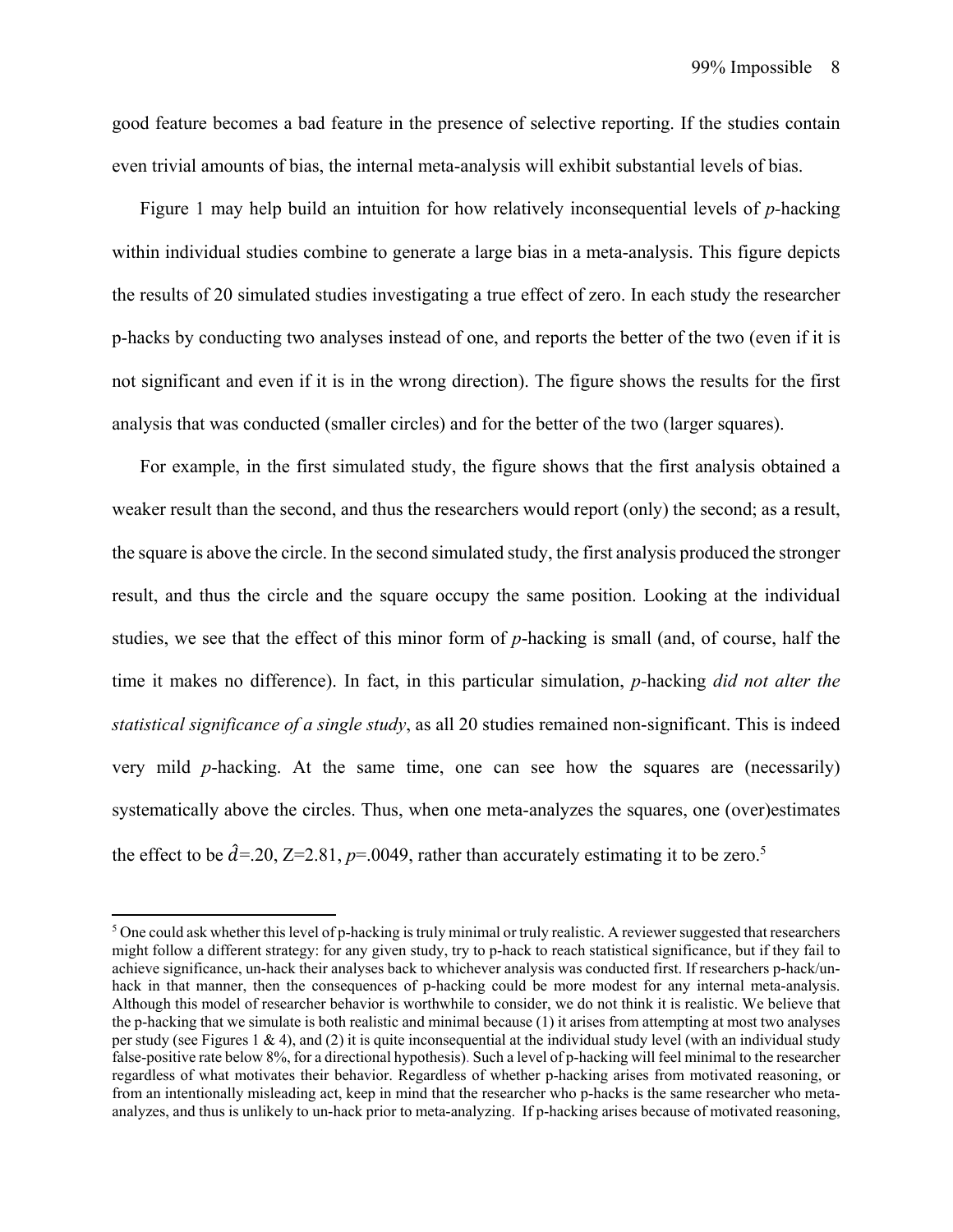

**Figure 1.** An illustration of the effect of *p*-hacking on individual studies vs. internal meta-analysis. We simulated twenty studies investigating a true effect of zero. For each study, a researcher performs two statistically independent analyses and either always reports the first one (blue circles) or *p*-hacks by reporting the best (higher value) of the two (red squares). Vertical lines correspond to 2 standard errors from the better (more positive) of the two results. This simulation assumes each pair of analyses results in uncorrelated *p*-values. It does not assume that the two attempted analyses were of the same type across studies. R Code to reproduce figure: https://osf.io/ejp5r/

Going beyond this example, we can simulate how increasing an individual study's falsepositive rate more generally affects the meta-analytic false-positive rate. For example, Figure 2 shows that when one *p*-hacks a directional hypothesis in a way that slightly increases the falsepositive rate from 2.5% to 6%, the 10-study meta-analytic false-positive rate increases to 52%.

the researcher will still be motivated to believe that an analysis that yields a more desirable result is the one that should be meta-analyzed. If p-hacking arises because of an intention to mislead, there will still be an intention to mislead when conducting the meta-analysis.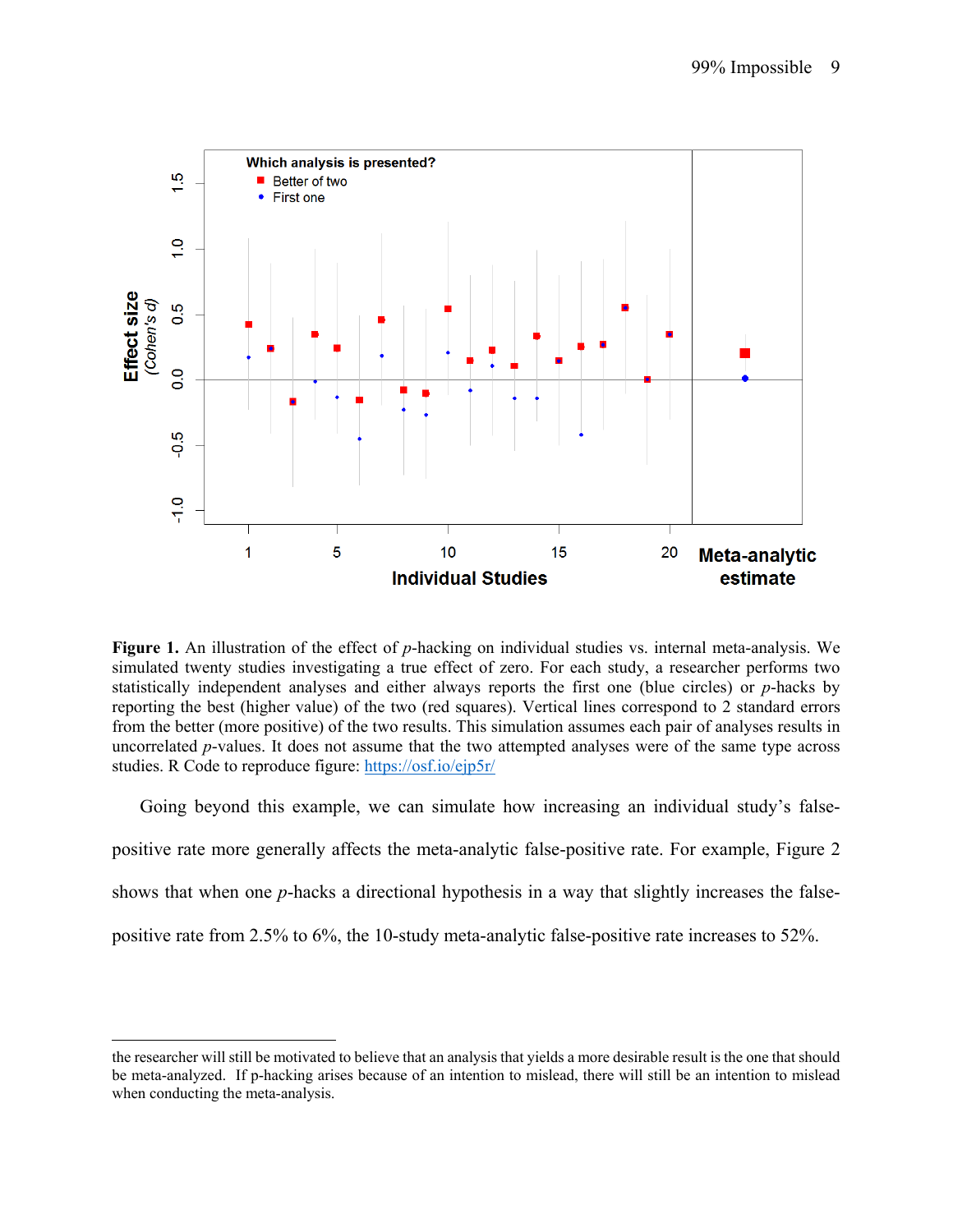

**Fig 2.** *How minimal levels of p-hacking individual studies affects the false-positive rates of 5-study and 10-study metaanalyses.* We simulated researchers conducting a maximum of four analyses on any given data. We sequentially drew *p*-values from a uniform distribution,  $U(0,1)$ , correlated r=.69, r=.57, or r=.40 with the previously drawn one.<sup>6</sup> These correlations were calibrated to obtain false-positive rates of 6%, 7%, and 8%, respectively, for individual studies. The meta-analysis includes, for each study, the analysis with the first significant *p*-value obtained, or the lowest nonsignificant one out of the four. The obtained t-values are converted to Cohen d's and then analyzed with a randomeffects meta-analysis that assumes equal sample sizes across studies (n=20, without loss of generality). R Code to reproduce figure: https://osf.io/k3zs2.

## *File-drawering*

 Imagine that researchers only conduct internal meta-analyses on sets of studies that reported the one pre-registered analysis. In other words, assume there is no *p*-hacking at all. Even under these exceptional circumstances, internal meta-analysis would be invalid if the decision about which *studies* to include in the meta-analysis was at all influenced by the studies' results. As we described above, some selective reporting of studies is virtually inevitable for most researchers most of the time. But readers may have the hope that, by encouraging researchers to relegate *fewer*  of their studies to the file drawer, internal meta-analysis will at least make things better. After all,

<sup>6</sup> For more information on how *p*-hacking can be operationalized as the sequential drawing of correlated *p*-values, see Supplement 3 in Simonsohn et al (2014).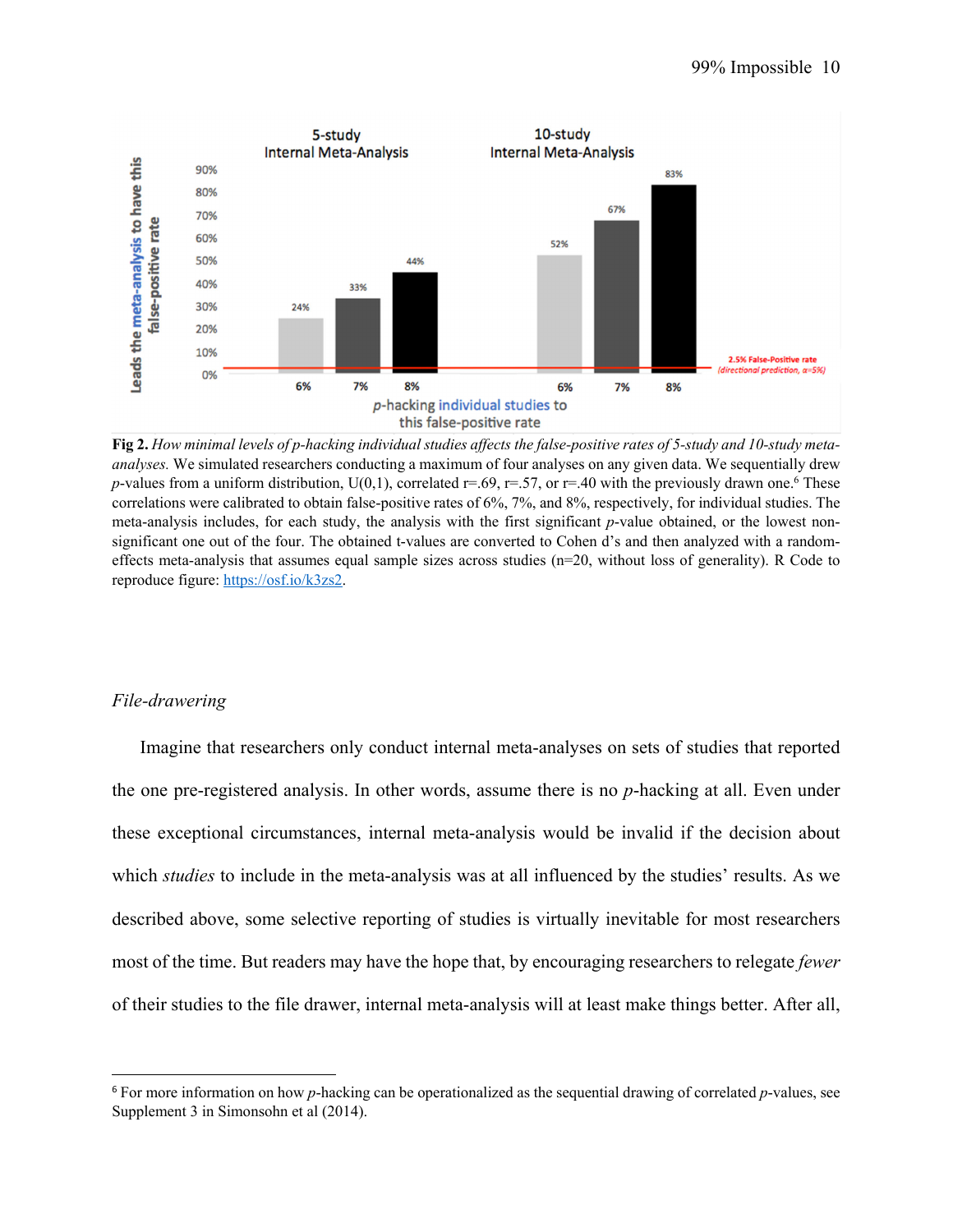isn't it better to retrieve some of our failed studies rather than none of our failed studies? The answer is, "Well, no, actually; it is almost certainly worse." The reason is that motivated researchers are unlikely to retrieve failed studies at random, but instead are more likely to retrieve (and justify including) studies that produce more favorable results. Ironically, this means that internal meta-analysis is likely to *exacerbate* the consequences of the file-drawer problem.

 As a preliminary example, imagine a one-study paper with a *p*=.049 result. Imagine that the file-drawer contains two similar studies that did not "work," a *p*=.20 in the right direction and a  $p=0.20$  in the wrong direction. If they are both added to the meta-analysis, then the overall effect would be non-significant. But if instead the researcher only partially emptied the file drawer, including only the *right*-*direction p*=.20 in the paper (perhaps because the effect in the wrong direction was identified as testing a different effect, or as having a flawed design, etc.), the evidence will now seem *stronger*, generating an internal meta-analytic result of *p*=.021, rather than the single study result of *p*=.049.

 Once we consider more realistic numbers of studies in projects and file drawers, the negative consequences of the partially emptied file drawers for internal meta-analysis become more obvious. Figure 3 shows how easy or difficult it would be to publish a five-study paper supporting a false hypothesis, depending on (1) whether the researcher needs all five studies to be significant or simply needs the five-study meta-analysis to be significant, and (2) whether the researcher drops 0, 1, 2, 3, 4, or 5 additional studies. In this scenario, we are assuming that the researcher does not p-hack at all, and thus that in each study only one pre-planned analysis was conducted.

The solid black line in Figure 3 shows that the probability of publishing a false-positive fivestudy manuscript is extremely small when a researcher needs all five studies to be significant, even when she file-drawers some of her attempted studies. In contrast, the solid blue line shows that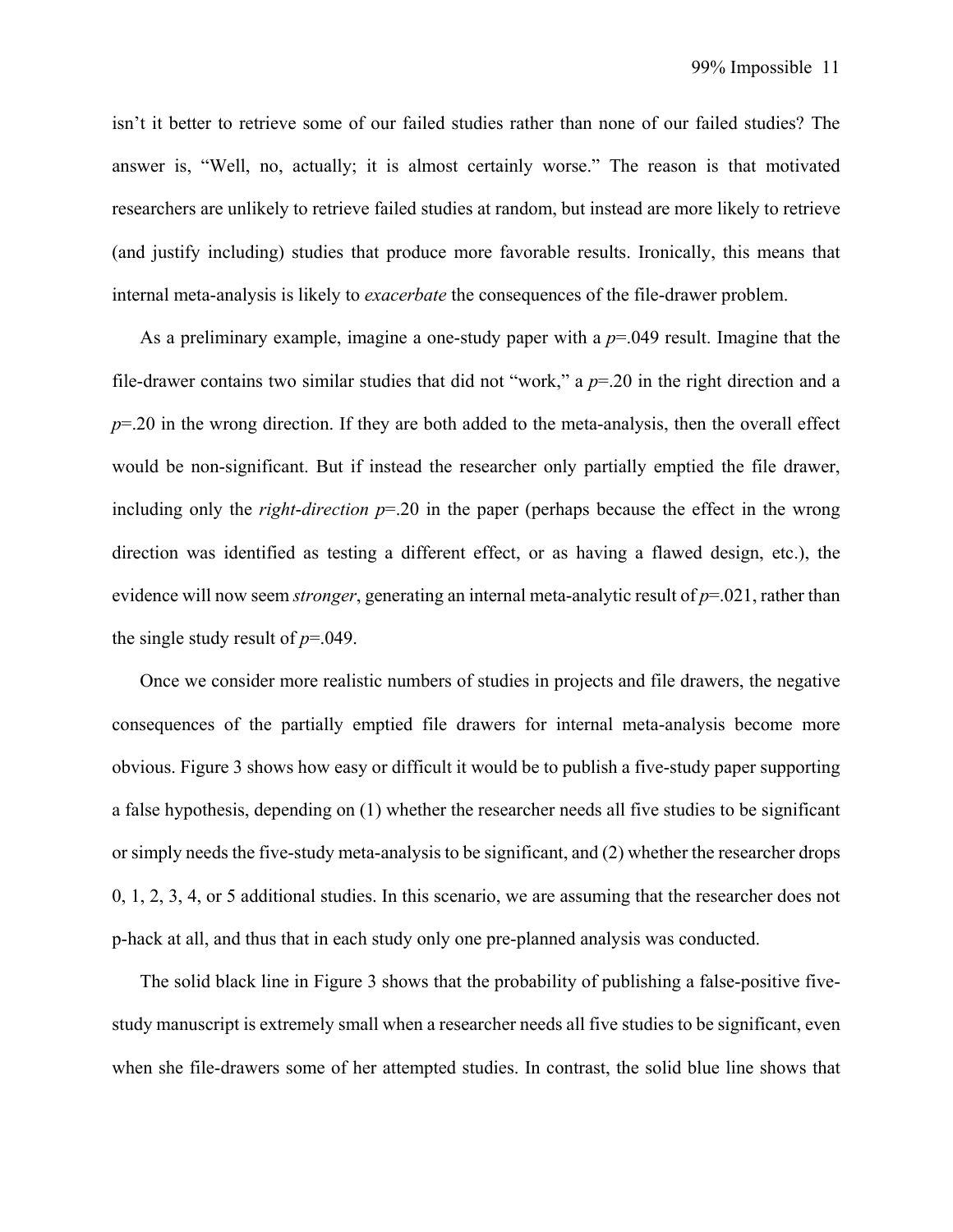file-drawering studies has a profound effect on the probability of publishing a false-positive fivestudy paper if the researcher simply needs the overall internal meta-analysis to be significant, rather than all of the individual studies. For example, Figure 3 shows that even if three studies are unreported (i.e., eight studies were run, and the best five were reported), the meta-analytic falsepositive rate increases from 5% to 19%.



**Fig 3.** *File-drawering and the probability of obtaining a false-positive five-study internal meta-analysis vs. five individual false-positive studies.* The results were obtained by drawing the number of studies indicated on the x-axis under the null, generating individual t-values for those individual studies, and keeping the five largest t-values that were generated. Those five t-values were then converted into Cohen's ds, and aggregated using random effects metaanalysis. This was repeated 10,000 times for each of the 5, 6, 7, 8, 9, and 10 total t-values. The y-axis depicts the percentage of simulations for which the overall meta-analysis obtained  $p < .05$ , and for which all five of the studies were individually significant. For example, the two right-most dots show that when 10 studies are attempted, and the best 5 are reported, there is a 35% chance that the internal meta-analysis will be  $p < .05$ , but there is less than a 1/10,000 chance that the five studies will be individually significant. R Code to reproduce figure: https://osf.io/pdyhv/.

 The problem would be even worse than this figure suggests if researchers behave as Ueno, Fastricht, and Murayama (2017) assume they behave, conducting studies until the meta-analysis is significant. Our analyses show that even if researchers were to pre-register every single study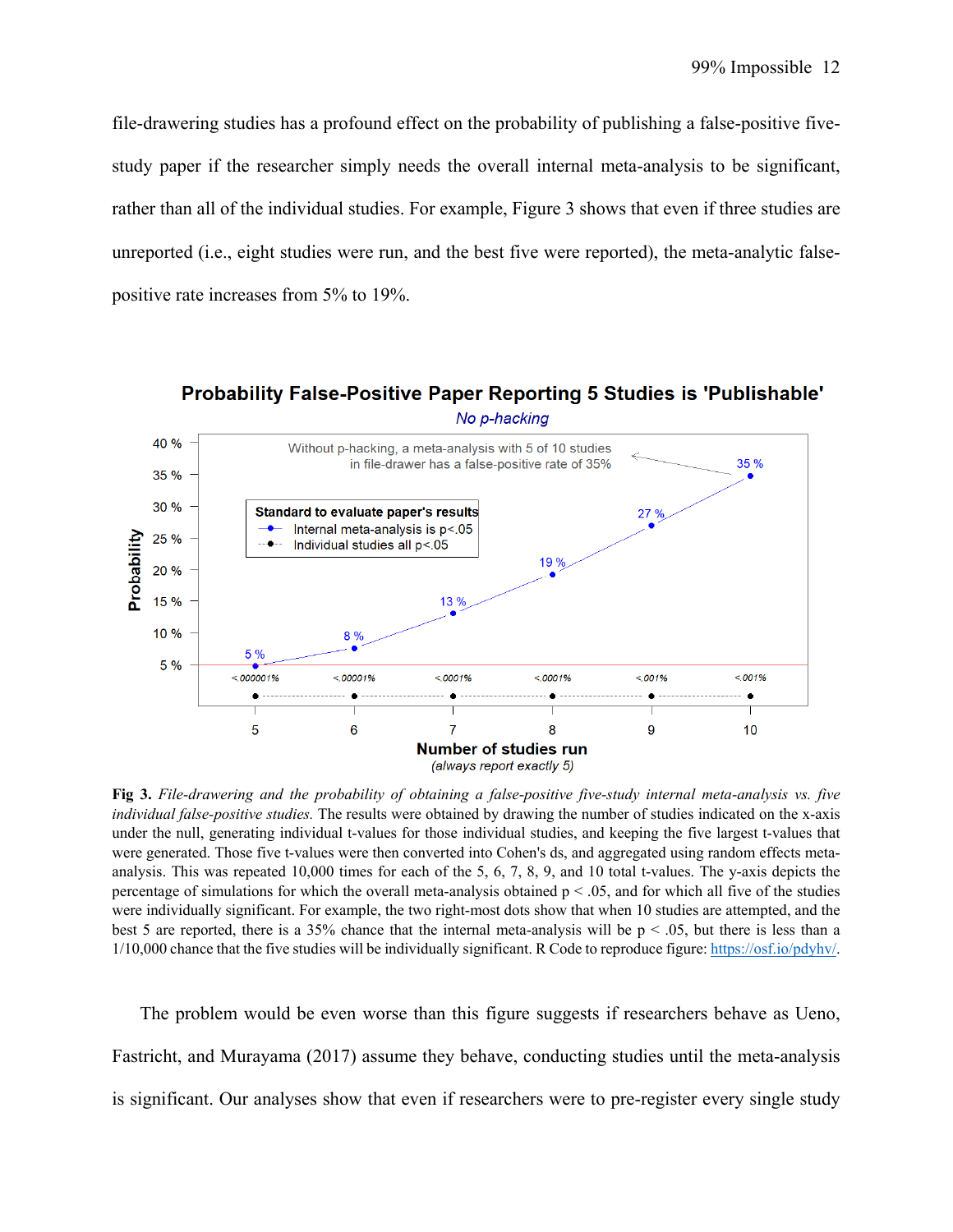and adhere to their pre-registrations, partial file-drawering would still make it much too easy to generate a false-positive internal meta-analysis.

It seems that the simple solution to this problem is to ask researchers to include *all* the studies that belong in the meta-analysis. Unfortunately, as discussed earlier, this will be very difficult because, in our experience, it is often ambiguous which studies do and do not belong in the internal meta-analysis, particularly since studies with bad designs should not be included. Thus, the way to surmount this problem is for researchers to decide, before any studies are run, that they are going to conduct an internal meta-analysis and that it is going to include studies that satisfy a predetermined rule that does not hinge on the obtained results (e.g., "we will meta-analyze all studies we run between now and December 2019 with effort as a dependent variable"). Ideally, the predetermined rule would itself be pre-registered.

As bad as the results of Figure 3 are, it is important to emphasize that these results hinge on an assumption that will be only rarely met: that there is absolutely no *p*-hacking, and thus that exactly one pre-planned analysis was conducted for every study. Internal meta-analysis looks much worse when you relax this assumption. To illustrate, Figure 4 shows how the results depicted in Figure 3 change when you introduce mild *p*-hacking in the form of conducting two analyses instead of just one.

Reinforcing the fact that such mild forms of p-hacking can invalidate meta-analyses even when all studies are reported, the left-most dots show that internal meta-analysis generates an unacceptably high false-positive rate even in the absence of file-drawering (20% for the level of p-hacking depicted). More importantly, it gets very bad very quickly if this mild form of p-hacking is combined with file-drawering just one or two studies. For example, researchers who report the best 5 out of 8 studies, while engaging in this mild form of *p*-hacking, will be able to produce a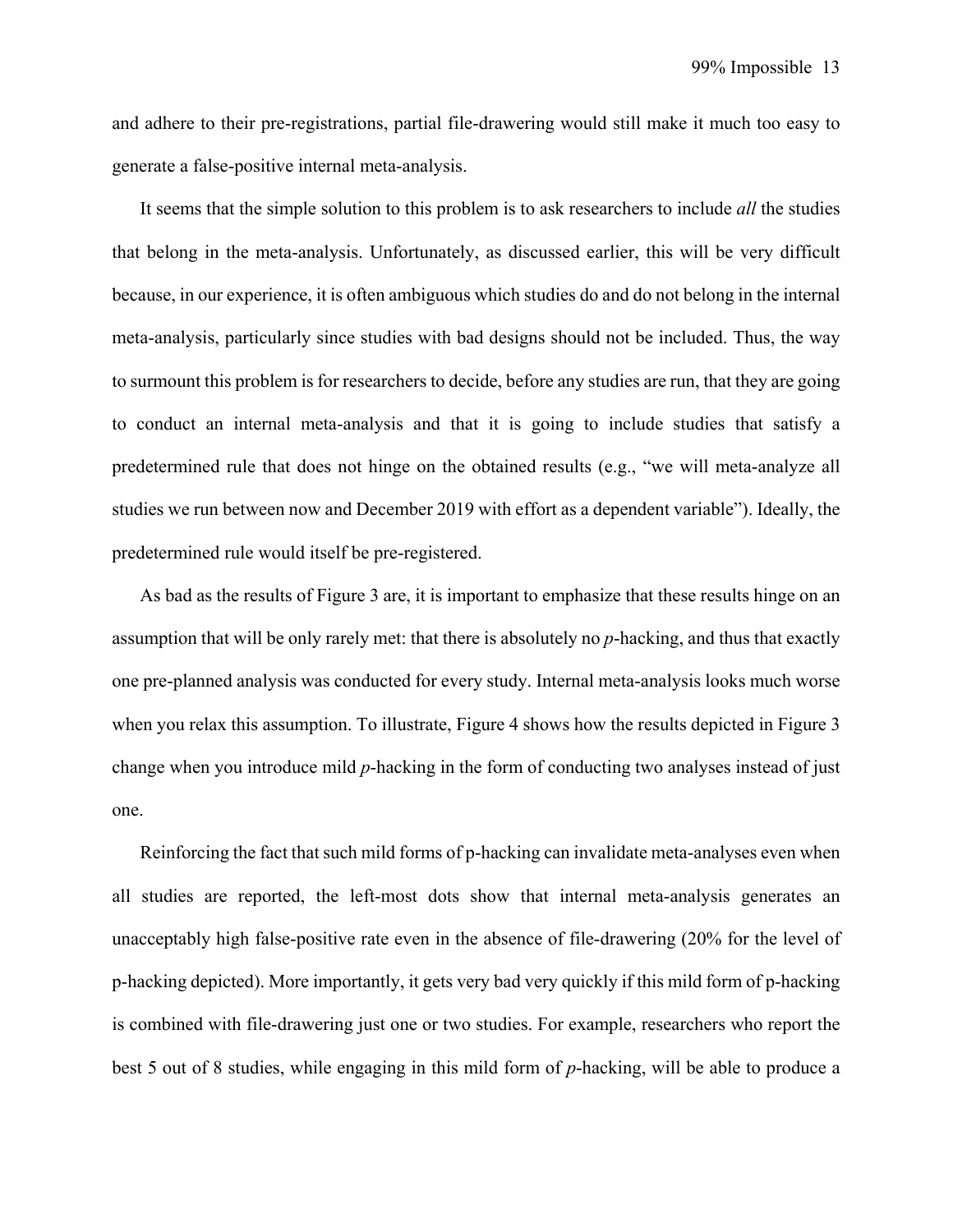false-positive five-study paper 65% of the time.



## Probability False-Positive Paper Reporting 5 Studies is 'Publishable'

**Fig 4.** *File-drawering + p-hacking and the probability of obtaining a false-positive five-study internal meta-analysis vs. five individual false-positive studies.* The results were obtained by drawing the number of studies indicated in the x-axis (under the null). For each study, two separate independent t-values are drawn, and the higher one is kept (minimal p-hacking: two instead of one analysis attempted). The five studies with the larger t-values among these were converted onto Cohen's d, and aggregated via a random-effects meta-analysis. This was repeated 10,000 times. The top line depicts the percentage of simulations where the overall meta-analysis obtained  $p<0.05$ , and the bottom one where all five of the selectively reported studies would be expected to be significant, based on the binomial distribution. For example, the two left-most dots show that when the 5 studies reported are the only ones attempted, and for each, the best of two independent analysis run is reported, there is a 20% chance that the internal meta-analysis will be *p*<.05, and only 1 in a 100 million chance that the five studies will be individually significant. R Code to reproduce figure: https://osf.io/pdyhv/.

We believe that our simulations underestimate rather than overestimate the intensity of selective reporting that one should expect from a well-intentioned researcher who does not preregister her/his studies. The fact that we cannot prove that we are right about this is part of the point. For a given set of studies, the intensity of *p*-hacking and/or file-drawering is unobservable, and thus the (single-study and meta-analytic) false-positive rates are unknown. This fact, in combination with the extremely high false-positive rates that result from meta-analyzing studies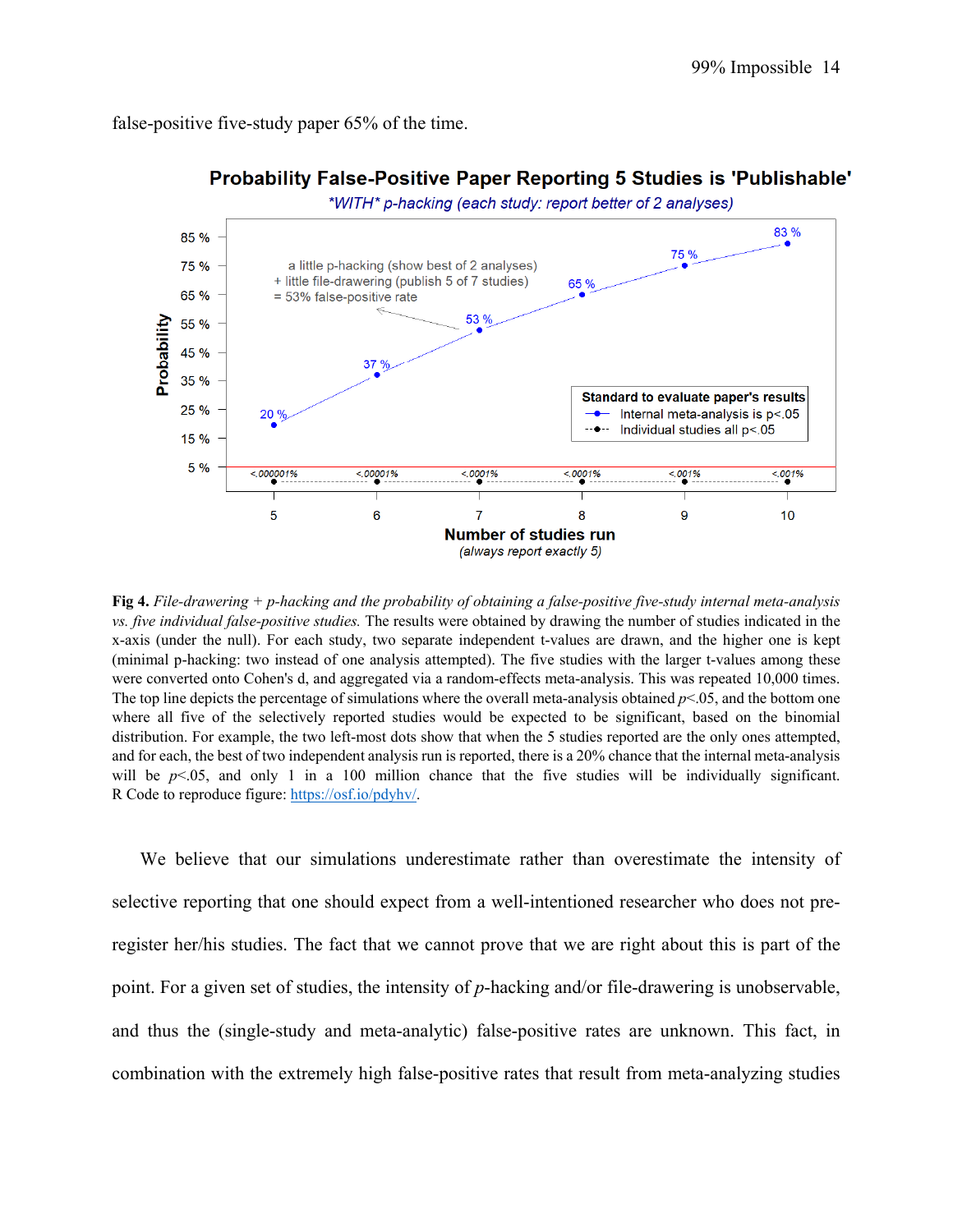that were to some extent selectively reported, mean that, upon observing an internal meta-analysis, we cannot know whether or not to believe its conclusions. Unless one can truly rule out the possibility that the individual studies were *p*-hacked or file-drawered at all – by, for example, showing that every study in the meta-analysis was properly pre-registered, that the pre-registered plans were followed, and that all studies were included according to a preregistered rule – the results of an internal meta-analysis cannot be trusted. If selective reporting is *approximately* zero, but not *exactly* zero, then internal meta-analysis is invalid.<sup>7</sup>

 In sum, an internal meta-analysis is plausibly valid only if (1) it exclusively contains studies that were properly pre-registered, (2) those pre-registrations were followed in all essential aspects, and (3) the decisions of whether to include a given study in an internal meta-analysis is made before any of the studies are run.

#### **False-Positive Meta-Analyses Are Difficult To Falsify**

If false-positive internal meta-analyses were as easy to falsify/correct as they are to produce, the problems we have identified may be manageable in the long run. Unfortunately, the opposite is true. It is considerably harder to correct a false-positive internal meta-analysis than it is to correct a false-positive single study.

When we consider individual studies as stand-alone units of evidence, a false-positive finding can be corrected (or verified) by conducting a convincing and well-executed replication. But when we consider bundles of studies – internal meta-analyses – as holistic units of evidence, the path to correcting a false-positive result is not obvious. What should it take to correct a false-positive finding obtained via internal meta-analysis? We consider two possible strategies: (1) a (highly

 $<sup>7</sup>$  In these cases, internal meta-analysis also (and obviously) leads to biased (inflated) effect size estimates.</sup>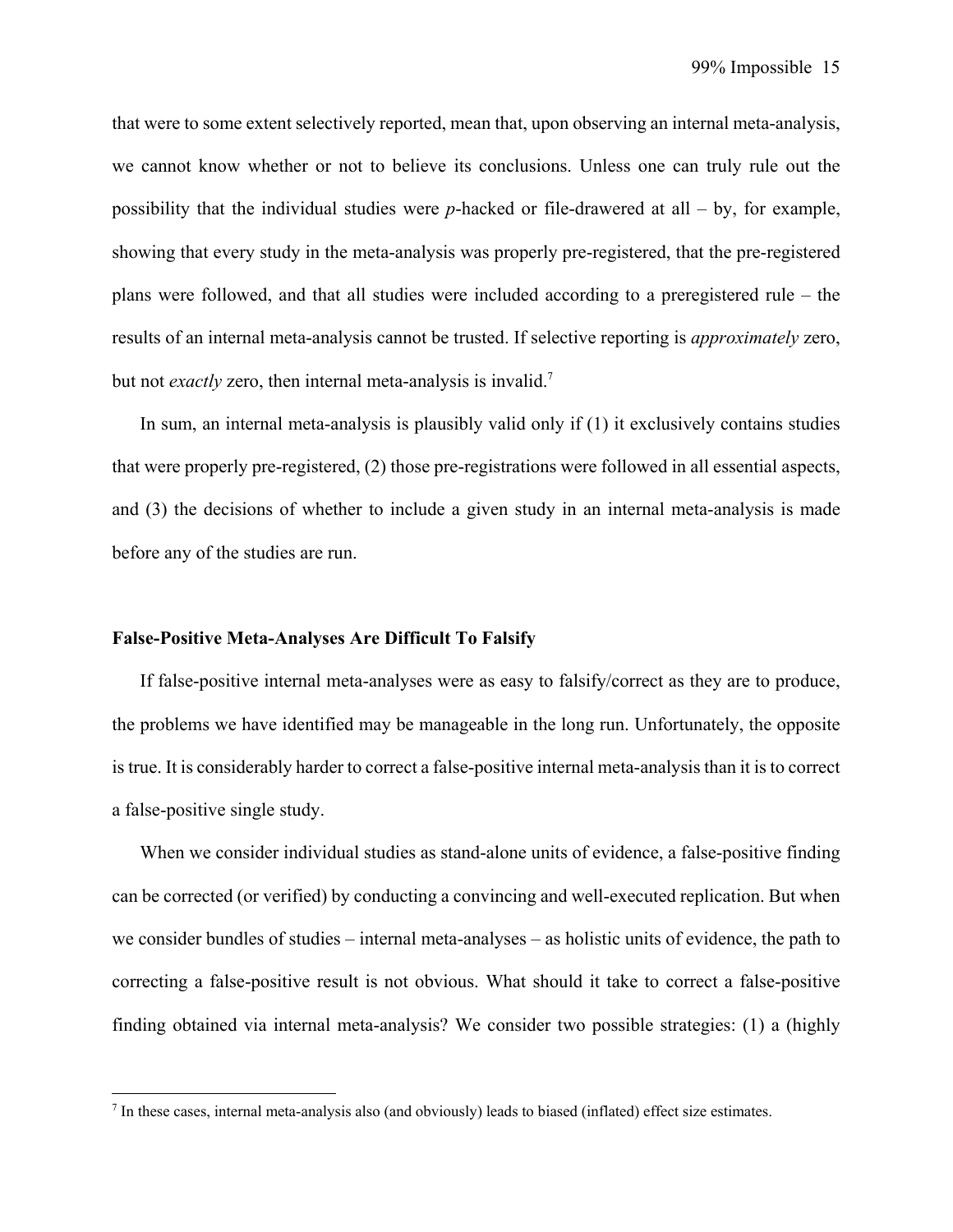powered) replication of one meta-analyzed study, and (2) replicating all of the studies in the metaanalysis.

#### *Replicating One Study*

An interesting challenge when selecting one of the meta-analyzed studies for replication is that many (or possibly all) of the original individual studies will be non-significant to begin with. How does one "replicate" or "fail to replicate" a study that never worked in the first place?

Leaving that aside, consider a researcher who sets out to replicate *one* study included in an internal meta-analysis, perhaps the one that produced the smallest *p-*value, the largest effect size, or the one with the cleanest design. How should the result from that replication be analyzed?

The possibility that seems most consistent with the underlying philosophy of internal metaanalysis is to *combine* the replication results with the existing evidence, computing a new metaanalytic estimate. However, the addition of an otherwise convincing failure-to-replicate will seldom change the results of a multi-study meta-analysis. Building on the simulations reported in the right columns of Figure 2, in which bundles of 10 studies were *p-*hacked, we consider what would happen if we added an  $11<sup>th</sup>$  study to the meta-analysis that had an 83% false-positive rate. If that replication had the same sample size as the original study, the meta-analytic result would remain significant 89% of the time (i.e., 89% of the 83% significant meta-analyses would be significant). If the replication had 2.5 times the original sample size (Simonsohn, 2015), the result would remain significant 81% of the time. Even if the replication had the same sample size as all ten original studies combined(!), the majority of false-positive internal meta-analyses (about 54%) would survive the replication effort (R Code https://osf.io/k3zs2/).<sup>8</sup>

Instead of *combining* the replication and all of the original studies into a single meta-analysis,

**<sup>8</sup>** These calibrations are only trivially impacted by switching from random to fixed effects**.**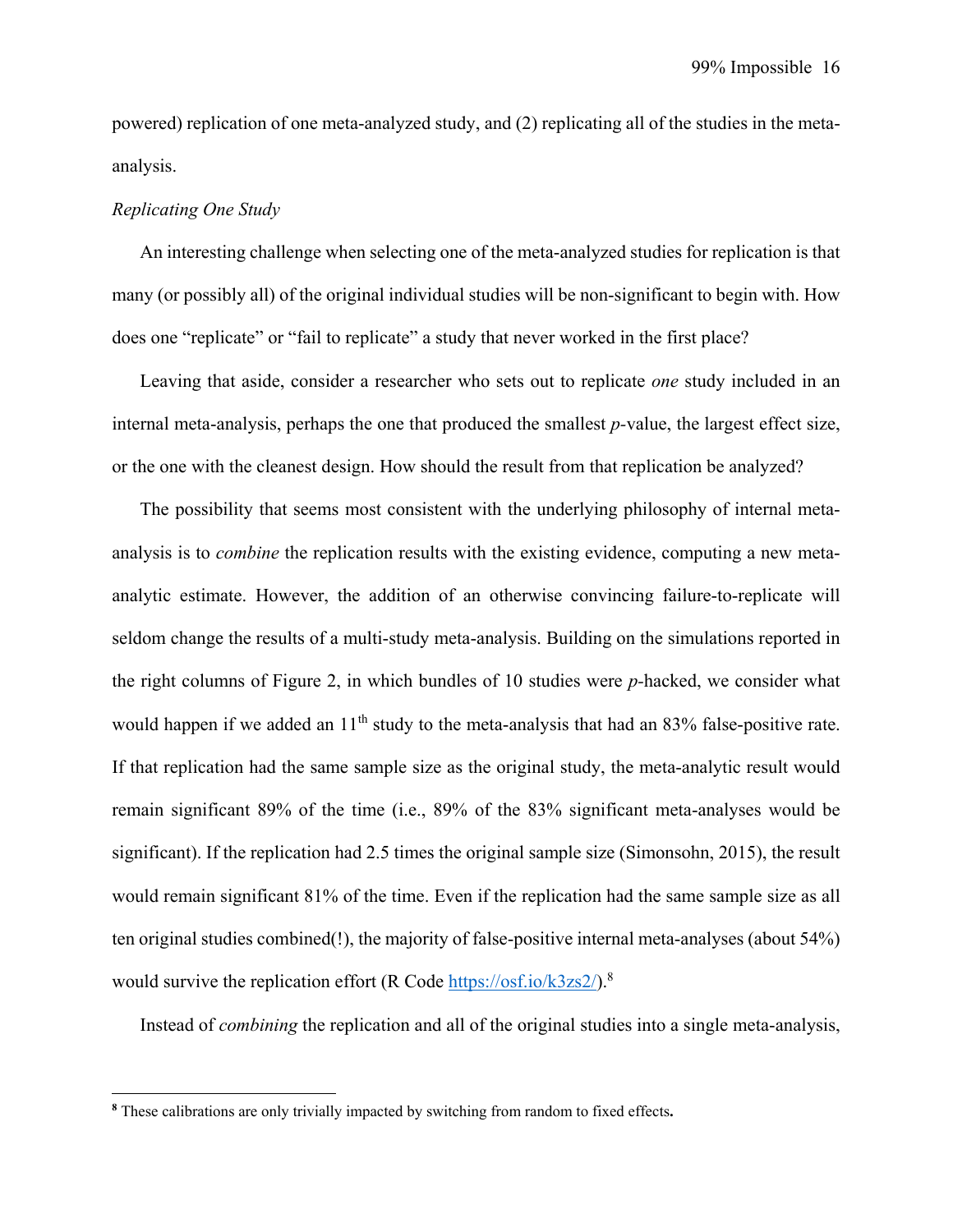one could instead interpret the original study that failed to replicate as "annulled," and to rerun the original internal meta-analysis without it (and without its replication). Under the same assumptions from the previous paragraph, 78% of false-positive meta-analysis results would remain significant.<sup>9</sup> In sum, it is discouragingly unlikely that replicating a single study from a falsepositive internal meta-analysis would allow us to correct the erroneous meta-analysis.

### *Re-running All Studies*

Perhaps the most natural – albeit exceedingly costly – approach to correcting a false-positive internal meta-analysis is to re-run every study that it includes, and to then combine the resulting replications with the original studies. The problem is that if the original studies are distorted by selective reporting, the combination of original and replication studies will also be distorted by it, leading to elevated false-positive rates even after re-running every single study. We conducted simulations to assess the magnitude of this problem. We started from the false-positive 10-study internal meta-analysis simulated for Figure 2 and proceeded to add 10 studies drawn under the null, re-running the meta-analyses now with 20 studies each (10 original and 10 replication studies). When all ten new replications had the same sample size as the original, 47% of falsepositive internal meta-analyses remained significant. When all ten replications had 2.5 times the original sample size, still 30% of internal meta-analysis remained significant.

Keep in mind that all of this assumes something extremely (and perhaps unrealistically) optimistic – that replicators could afford (or would bother) to replicate every single study in a meta-analysis and that others would judge all of those replication attempts to be of sufficient

<sup>&</sup>lt;sup>9</sup> To arrive at that 78% we proceed as follows. First, 20% of meta-analyses survive because, if the null is true, replications have 80% power to accept the null when we run 2.5 times the original sample size (Simonsohn, 2015). Thus, in 20% of cases we would not even drop the original study. To estimate the share of the remaining 80% that survives, we re-ran the simulated meta-analyses that obtained the 83% false-positive rate in Figure 2, excluding the single study with the largest effect size in each paper, finding that 72% of meta-analysis would survive such exclusion. We multiply this by 80% (the probability we drop the study in the first place) and we add 20%, arriving at 78%.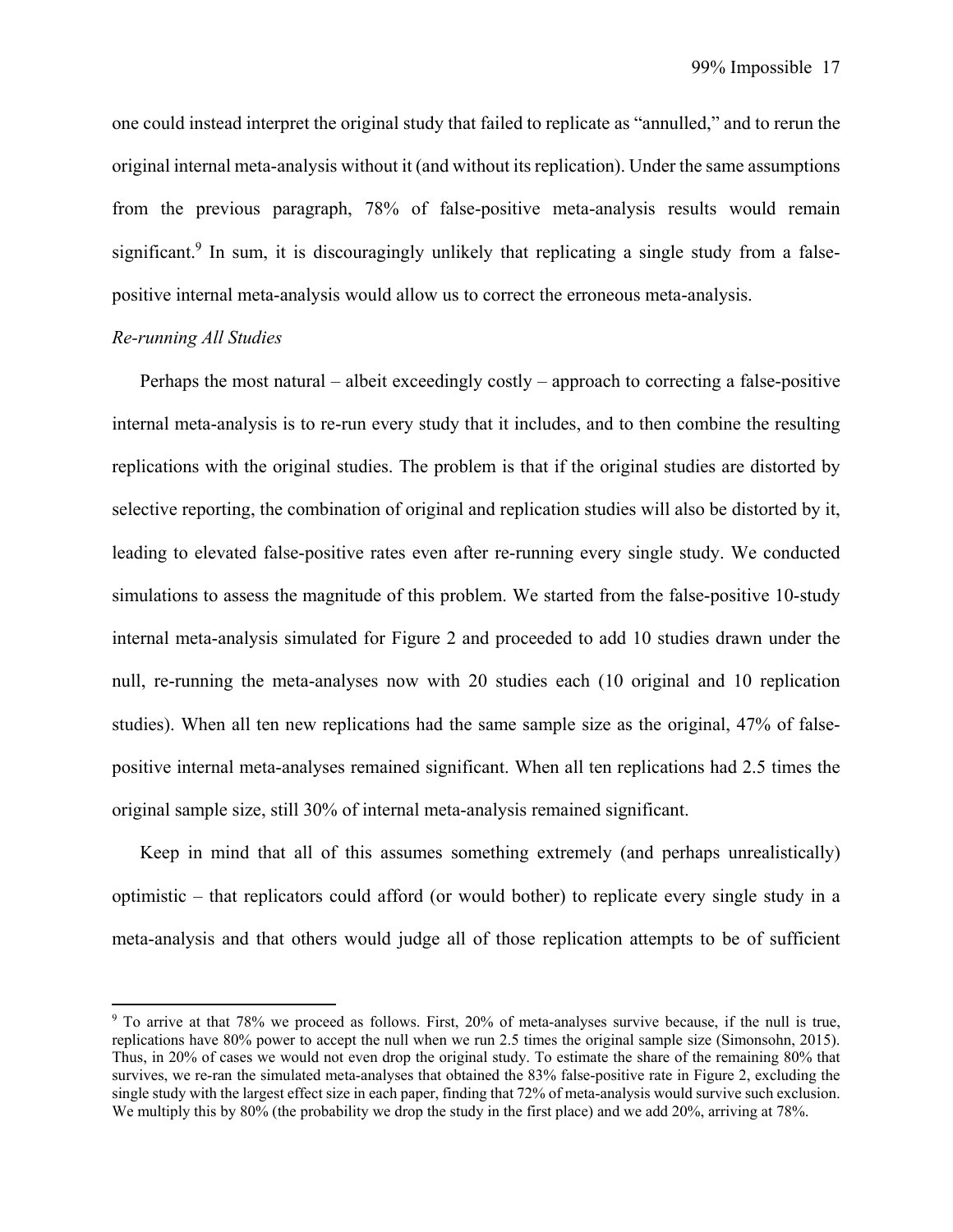quality. Absent this wild assumption, we are left with the possibility that one cannot ever realistically attempt to falsify a false-positive internal meta-analysis.

#### **Implications for External Meta-analysis**

 In this paper, we have focused on internal meta-analysis because it is being championed as a way to reduce false-positive results caused by the selective reporting of statistically significant studies (and to reduce false-negative results caused by running individually underpowered studies). To what extent do our concerns extend to traditional, "external" meta-analysis, which includes studies that were originally reported in separate papers, standing on their own?

 The concerns expressed in this paper do also apply to external meta-analysis, for the logic is the same. If you average several studies that are even slightly biased in the same direction, the meta-analytic summary will be very biased. Thus, selective reporting also poses a big threat to the validity of external meta-analysis.

 So why are we focused on internal meta-analysis in this paper? There are three main reasons. *Reason #1: Internal Meta-Analysis Is A Bigger Threat* 

 Internal meta-analysis has become very popular, and we think there are three reasons why: it is easy to perform, it is often used as a way to turn a hard-to-publish set of results into an easierto-publish set of results, and researchers have been told that it is the right thing to do. We are worried that if researchers continue to believe in the merits of this problematic procedure, its popularity is likely to increase even further, threatening the integrity of our discipline.

 Although external meta-analysis may also be rendered invalid by the inclusion of selectively reported results, it is not easy to perform and it is usually not used to turn a hard-to-publish set of results into an easier-to-publish set of results. This means that the potential harm caused by external meta-analyses will be contained within the small subset of quantitative review articles. In contrast,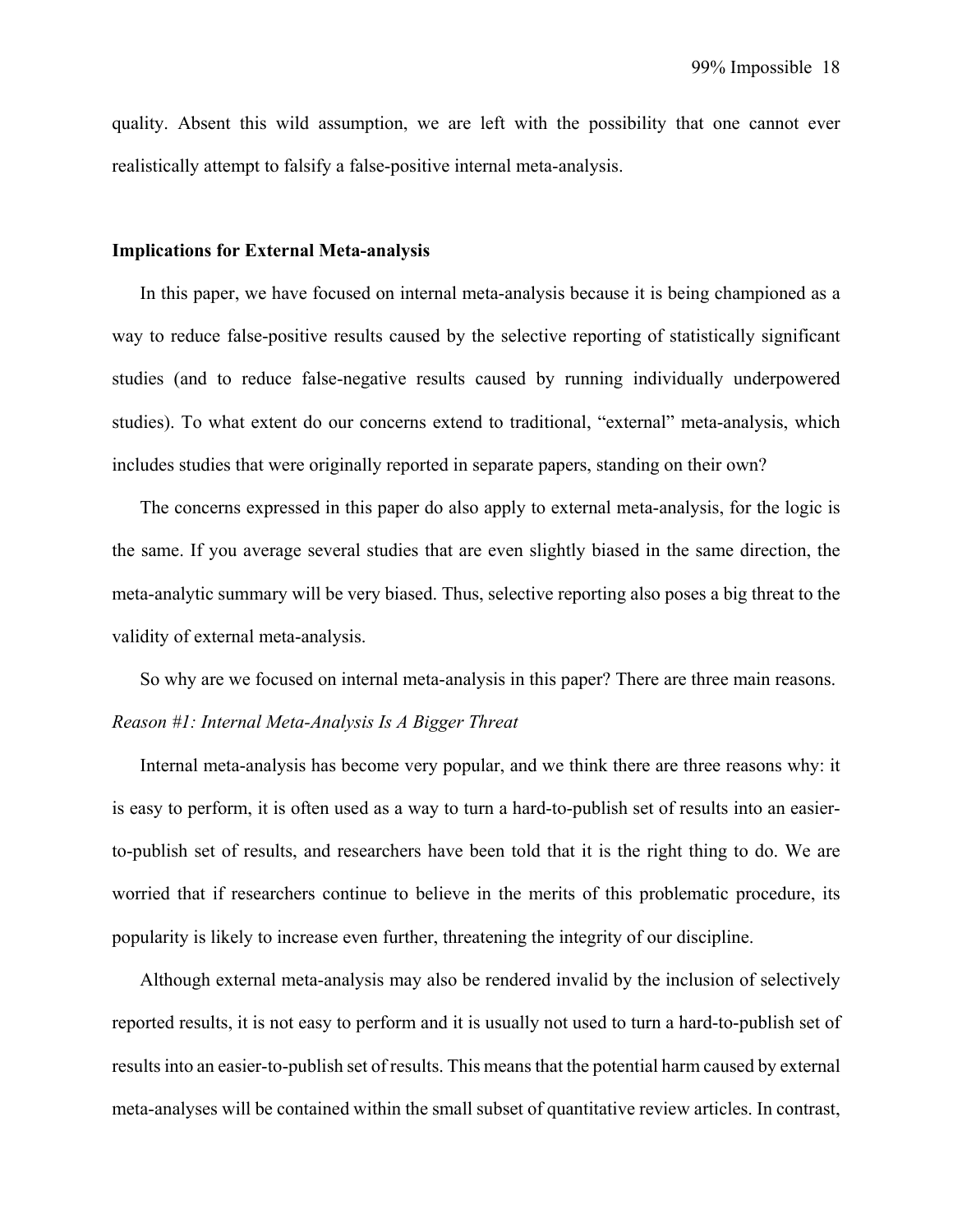internal meta-analyses may reside within, and thus threaten the integrity of, all multi-study empirical papers.

#### *Reason #2: The Problems We Have Identified Are Less Consequential In External Meta-Analysis*

 Although the problems we have outlined in this paper also apply to external meta-analysis, there are at least four reasons to believe that they will sometimes be less consequential in this context.

First, in most external meta-analyses, we can observe meta-analysts' reasons for including versus excluding a set of studies, and in many cases the excluded studies will be observable. In contrast, in internal meta-analysis, we cannot see which studies the authors may have decided to exclude, nor the reasons for those exclusions.

 Second, whereas an internal meta-analyst can always make the decision to continue running new studies so as to achieve meta-analytic significance (Ueno et al., 2017), the external metaanalyst typically does not run new studies.

Third, although all studies in an internal meta-analysis will be designed to show the same effect, some external meta-analyses will contain studies designed to show opposite or null effects, as well as studies that were not designed to test to the effect of interest to the meta-analyst. Thus, some studies in an external meta-analysis may be biased in opposite directions (thus partially cancelling out those biases), and others may be unbiased (or biased in ways that are not consequential for the meta-analysis).

Fourth, often the goal of external meta-analysis is not to achieve statistical significance, but rather to estimate effect sizes, and try to explain why different studies have found different effects. In contrast, internal meta-analysis is often used as a way to achieve statistical significance. Thus,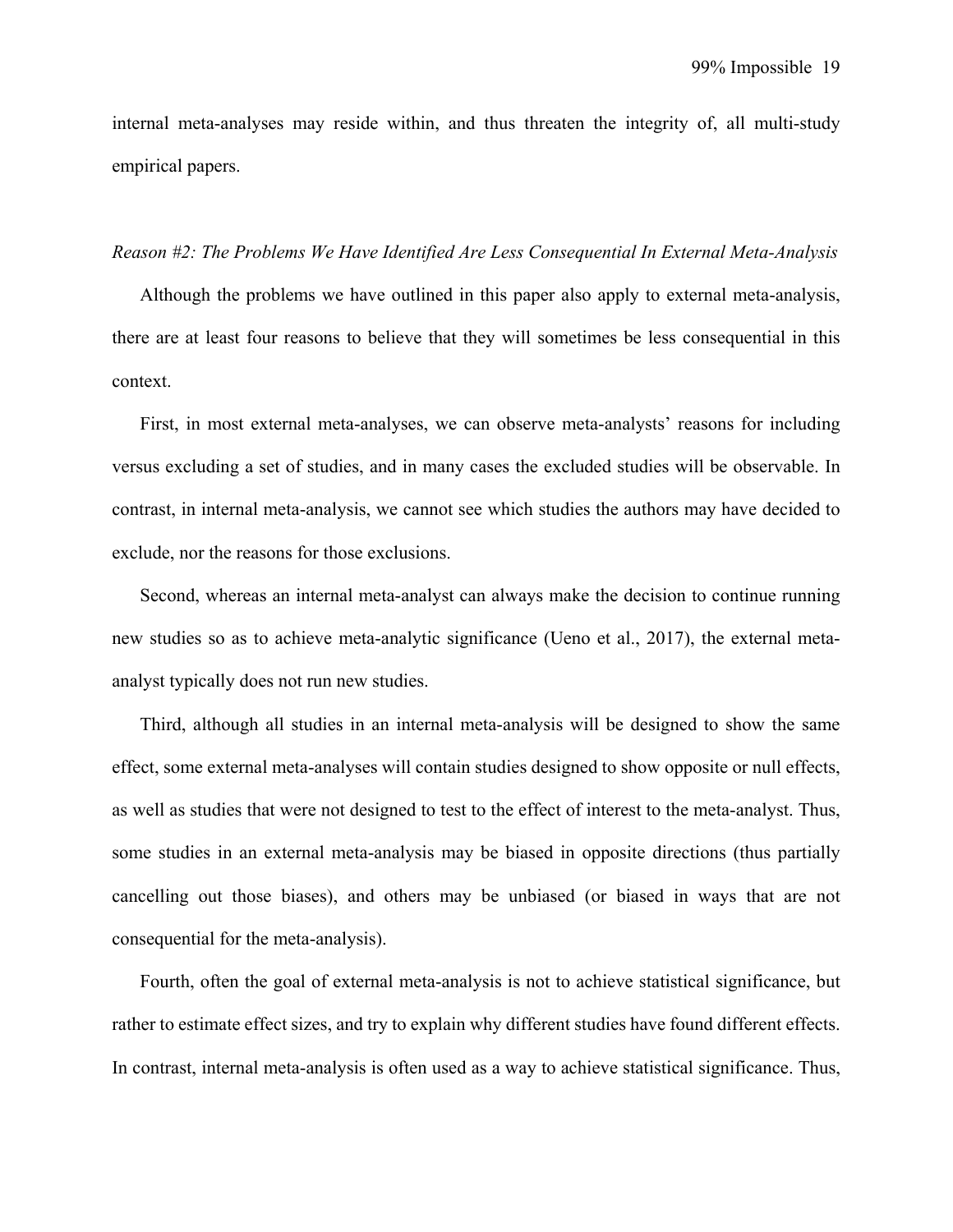99% Impossible 20

we would expect external meta-analysts to be more likely to conclude that an overall effect is nonsignificant.

In sum, although our concerns apply to both internal and external meta-analysis, the problems arising from selective reporting are probably less consequential for external meta-analysis.

*Reason #3: External Meta-Analysis Has A Whole Host Of Different Problems* 

 Although external meta-analysis is less affected by the problems that we have described in this paper, it is plagued by other difficult-to-solve problems that are less likely to manifest for internal meta-analysis, including the problem of ensuring that every included study is properly designed (e.g., free of confounds), as well as free of errors and fraud. For example, we are unaware of any meta-analyses that have excluded studies because they were poorly designed, and yet that is a common reason to reject individual articles in the first place. Indeed, the same researcher may reject a poorly designed study as a reviewer, but accept it as a meta-analyst.

The problems with external meta-analysis are unique enough and severe enough to require their own paper.

#### **What Is Meta-Analysis Good For?**

Despite our misgivings about using meta-analysis to conduct statistical inference, we believe that it does represent a valuable way to conduct *exploratory* research.

Imagine, for example, that a researcher were interested in studying the conditions under which people are optimistic vs. pessimistic. Since so much research has been done on this topic, the researcher could systematically extract the results from all competently conducted and adequately reported studies of optimism/pessimism, order them from "most evidence for optimism" to "most evidence for pessimism," and then look to see how the studies finding evidence for optimism differ from the studies finding evidence for pessimism. From this endeavor she may learn, for example,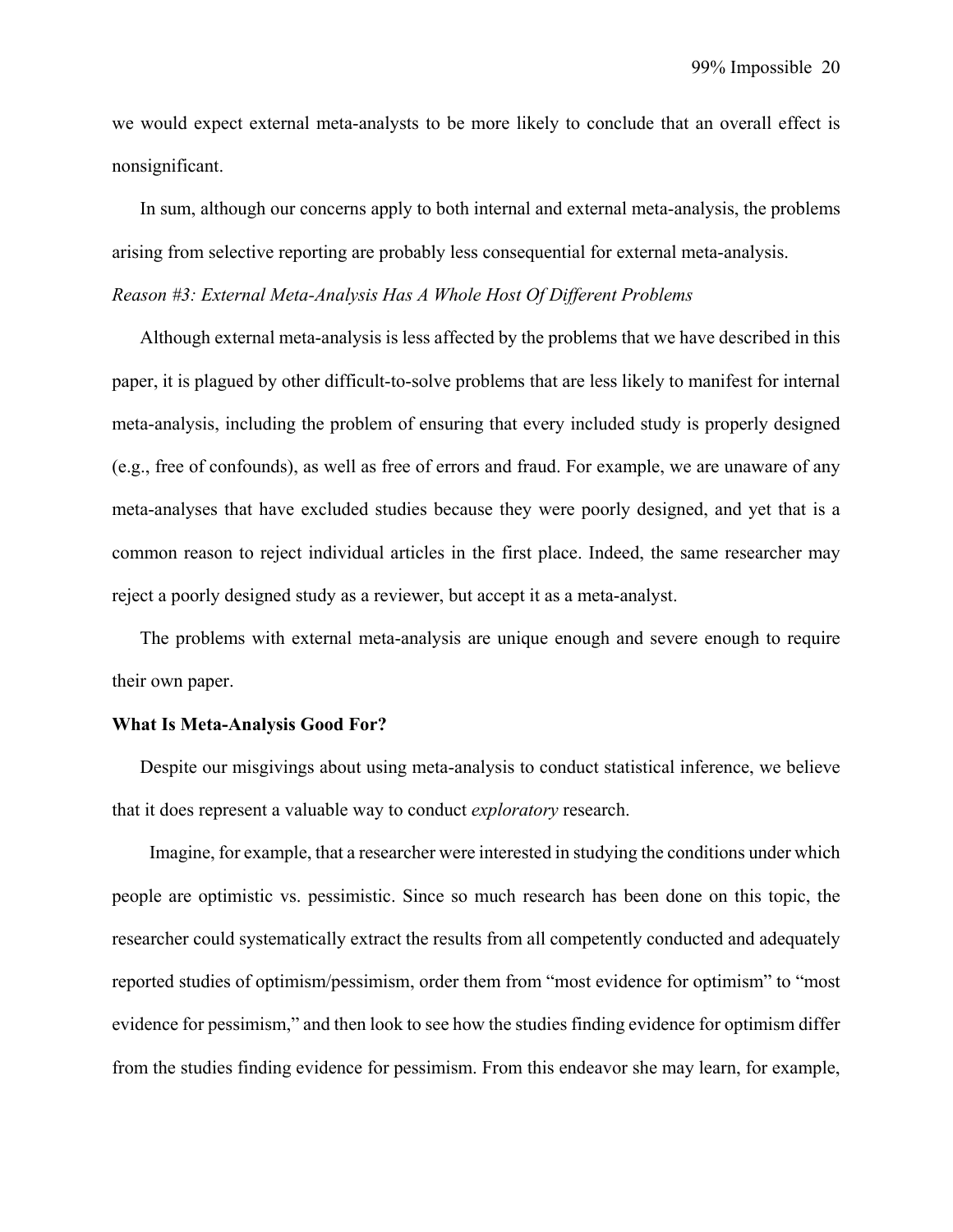that the studies finding the best evidence for optimism tended to ask participants about their own health and relationships, whereas those finding the best evidence for pessimism tended to ask participants about politics. She could then hypothesize that optimism is more likely to emerge for questions about the self, whereas pessimism is more likely to emerge for questions about the world at large.

Of course, it is critical to remember that this is a hypothesis that needs the support of confirmatory research to become a valid scientific conclusion. The hypothesis is necessarily speculative, as the correlation that she is observing could have many causes – for example, perhaps the studies that found evidence for optimism used a different measure than the studies that found evidence for pessimism – or it could be an artifact of the stimuli chosen by the original experimenters (see Wells & Windschitl, 1999), or a by-product of selective reporting. But this is still a valuable enterprise, as the meta-analysis can help researchers use existing data to generate new hypotheses that can then be examined in new, confirmatory, pre-registered studies.

#### **Recommendations**

We recommend to never draw inferences about the existence of an effect from internal metaanalyses, unless we know that none of the studies and analyses were selectively reported. We should decide whether to believe a particular hypothesis not by conducting an internal metaanalysis, but by judging the quality of the individual studies that seem to support that hypothesis. We don't believe in the robustness of anchoring effects or motivated reasoning or preference projection because someone meta-analyzed these literatures; we believe in them because the studies supporting them are well designed and because exact replications of these effects have been overwhelmingly successful. Scientific knowledge advances one replicable study at a time.

At the same time, we cannot expect all published papers to substantially contribute to scientific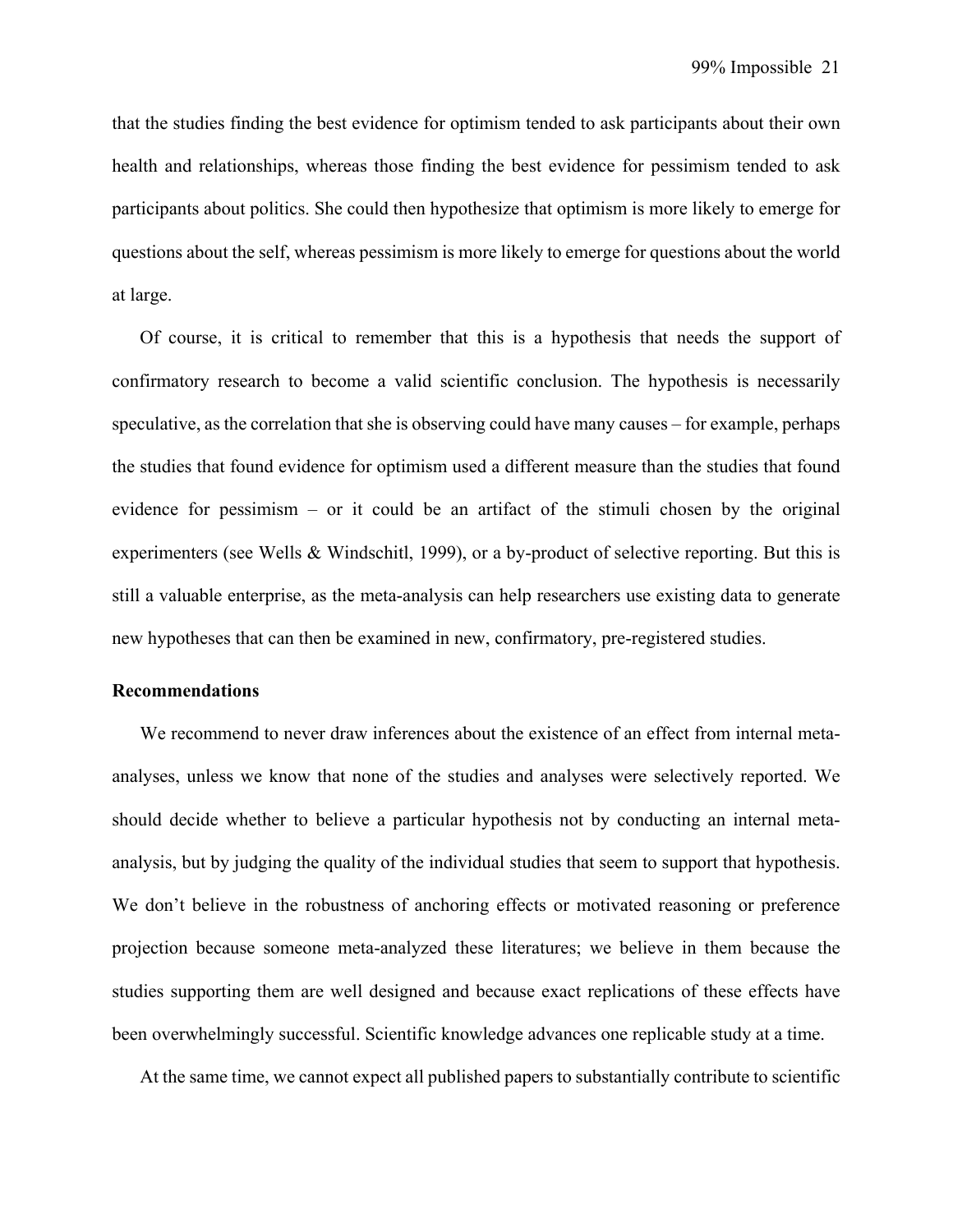knowledge. Sometimes a tentative/suggestive result, or even the puzzling absence of a result, is all a researcher can deliver, and such contributions can eventually prove valuable. A researcher may, at the necessary termination of a project, end up with inconclusive evidence. What should she do? If she believes the results are informative, she should by all means publish them.

Whether a paper contains enough of a contribution to merit publication is something that researchers and reviewers should decide on a case-by-case basis, as is currently done. The core message of this paper is not that only perfectly convincing individual studies – studies that are highly powered, significant, and already replicated – should be published. Rather, the core message of this paper is *that evaluations about the contribution and conclusiveness of the results presented in a paper should not be based on an internal meta-analysis of such studies, unless all studies were pre-registered and an ex-ante study rule was set that governs the inclusion of studies in the internal meta-analysis.* 

Internal meta-analysis could be used for exploratory purposes, to compare results across different studies in the search for possible moderators. Such endeavors may lead to interesting research *questions* that future confirmatory research can attempt to address, but they do not, under the vast majority of circumstances, provide scientifically valid *answers*.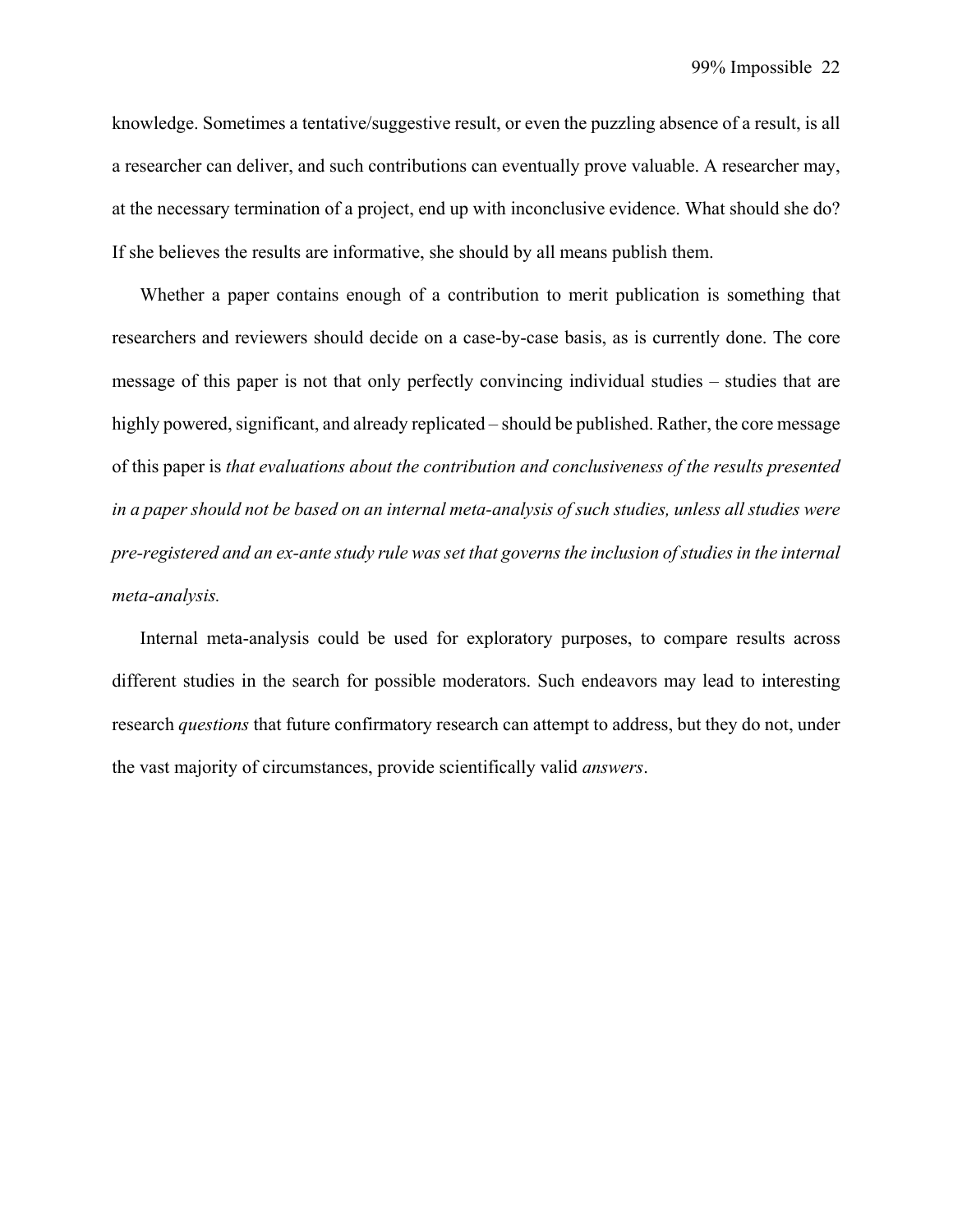#### **References**

- Alogna, V. K., Attaya, M. K., Aucoin, P., Bahník, Š., Birch, S., Birt, A. R., ... & Buswell, K. (2014). Registered replication report: Schooler and Engstler-Schooler (1990). *Perspectives on Psychological Science*, *9*(5), 556-578.
- Braver, Sanford L., Felix J. Thoemmes, and Robert Rosenthal (2014). Continuously cumulating meta-analysis and replicability. *Perspectives on Psychological Science*, 9(3), 333-342.
- Cumming, Geoff (2012). *Understanding the new statistics: Effect sizes, confidence intervals, and meta-analysis*. New York, NY: Routledge.
- Cumming, Geoff (2014). The new statistics why and how. *Psychological Science*, 25(1), 7-29.
- Duval, S., & Tweedie, R. (2000). Trim and fill: A simple funnel‐plot–based method of testing and adjusting for publication bias in meta‐analysis. *Biometrics, 56*(2), 455-463.
- Ebersole, C. R., Atherton, O. E., Belanger, A. L., Skulborstad, H. M., Allen, J. M., Banks, J. B., ... & Brown, E. R. (2016). Many Labs 3: Evaluating participant pool quality across the academic semester via replication. *Journal of Experimental Social Psychology*, *67*, 68-82.
- Francis, G. (2013). Replication, statistical consistency, and publication bias. *Journal of Mathematical Psychology*.
- Hagger, M. S., Chatzisarantis, N. L. D., Alberts, H., Anggono, C. O., Batailler, C., Birt, A. R., . . . Zwienenberg, M. (2016). A multilab preregistered replication of the ego-depletion effect. *Perspectives on Psychological Science*, *11*, 546–573.

Inzlicht, Michael (2015). A tale of two papers, blogpost,

https://web.archive.org/web/\*/http://sometimesimwrong.typepad.com/wrong/2015/11/gue st-post-a-tale-of-two-papers.html, accessed January 29<sup>th</sup>, 2017.

Ioannidis, J., & Trikalinos, T. A. (2007). An exploratory test for an excess of significant findings.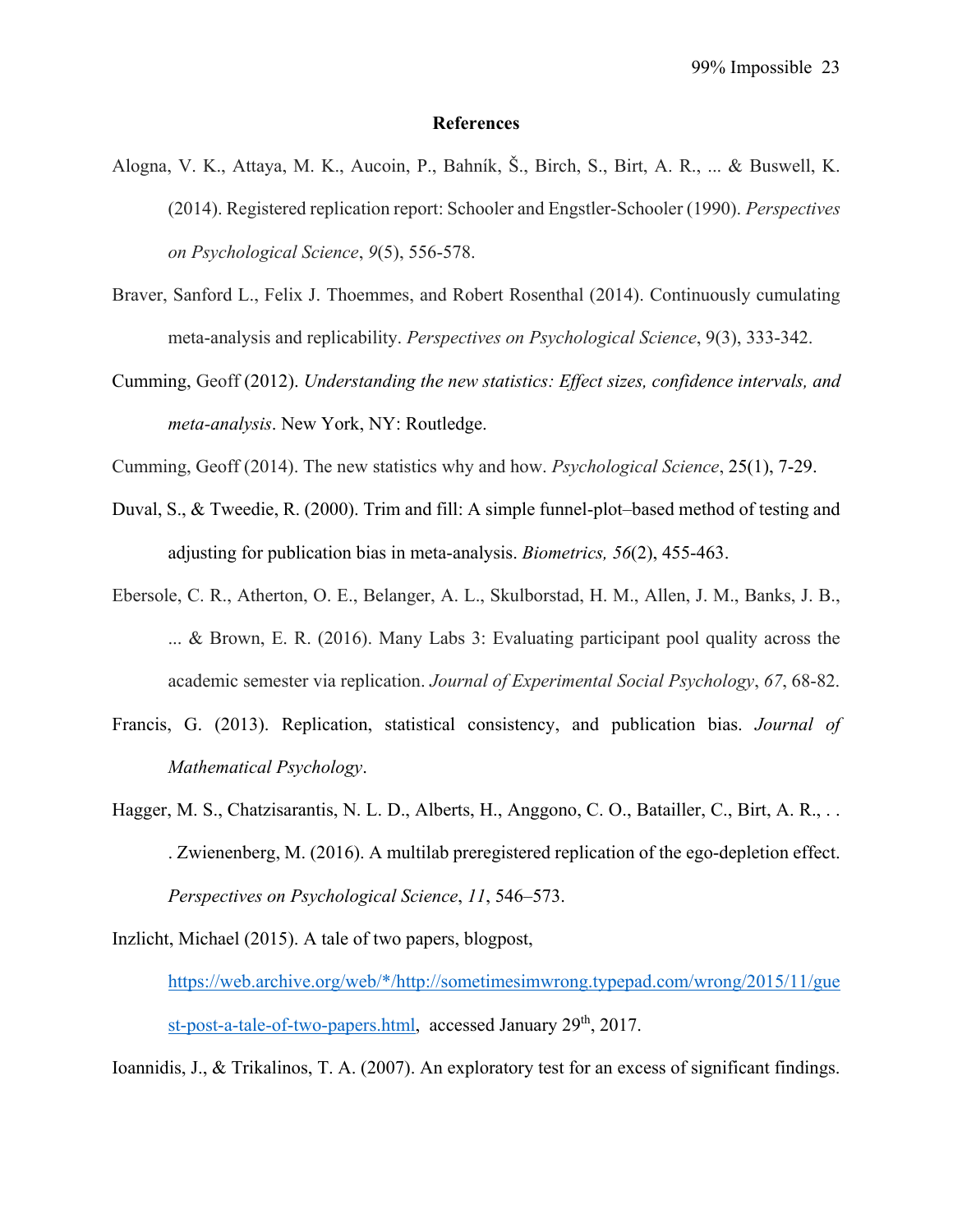*Clinical Trials*, 4(3), 245.

- John, L., Loewenstein, G. F., & Prelec, D. (2012). Measuring the prevalence of questionable research practices with incentives for truth-telling. *Psychological Science*, 23(5), 524-532.
- Klein, R., Ratliff, K., Vianello, M., Adams Jr, R., Bahník, S., Bernstein, M., ... & Cemalcilar, Z. (2014). Data from investigating variation in replicability: A "many labs" replication project. *Journal of Open Psychology Data*, *2*(1).
- Kunda, Z. (1990). The case for motivated reasoning. *Psychological Bulletin*, 108(3), 480-498.
- Maner, Jon K. (2014). Let's put our money where our mouth is if authors are to change their ways, reviewers (and editors) must change with them. *Perspectives on Psychological Science*, 9(3), 343-351.
- McShane, B. B., & Böckenholt, U. (2017). Single-paper meta-analysis: Benefits for study summary, theory testing, and replicability. *Journal of Consumer Research*, *43*(6), 1048- 1063.
- Nelson, L. D., Simmons, J., & Simonsohn, U. (2018). Psychology's renaissance. *Annual Review of Psychology*, *69*, 511-534.
- O'Donnell, M., Nelson, L. D., Ackermann, E., Aczel, B., Akhtar, A., Aldrovandi, S., ... & Balatekin, N. (2018). Registered replication report: Dijksterhuis and van Knippenberg (1998). *Perspectives on Psychological Science*, *13*(2), 268-294.
- Rosenthal, R. (1990). Replication in behavioral research. In J. W. Neulip (Ed.), *Handbook of replication research in the behavioral and social sciences (pp. 1–30). Corta Madera, CA:* Select Press.
- Schimmack, U. (2014). The test of insufficient variance (TIVA): A new tool for the detection of questionable research practices. Retrieved from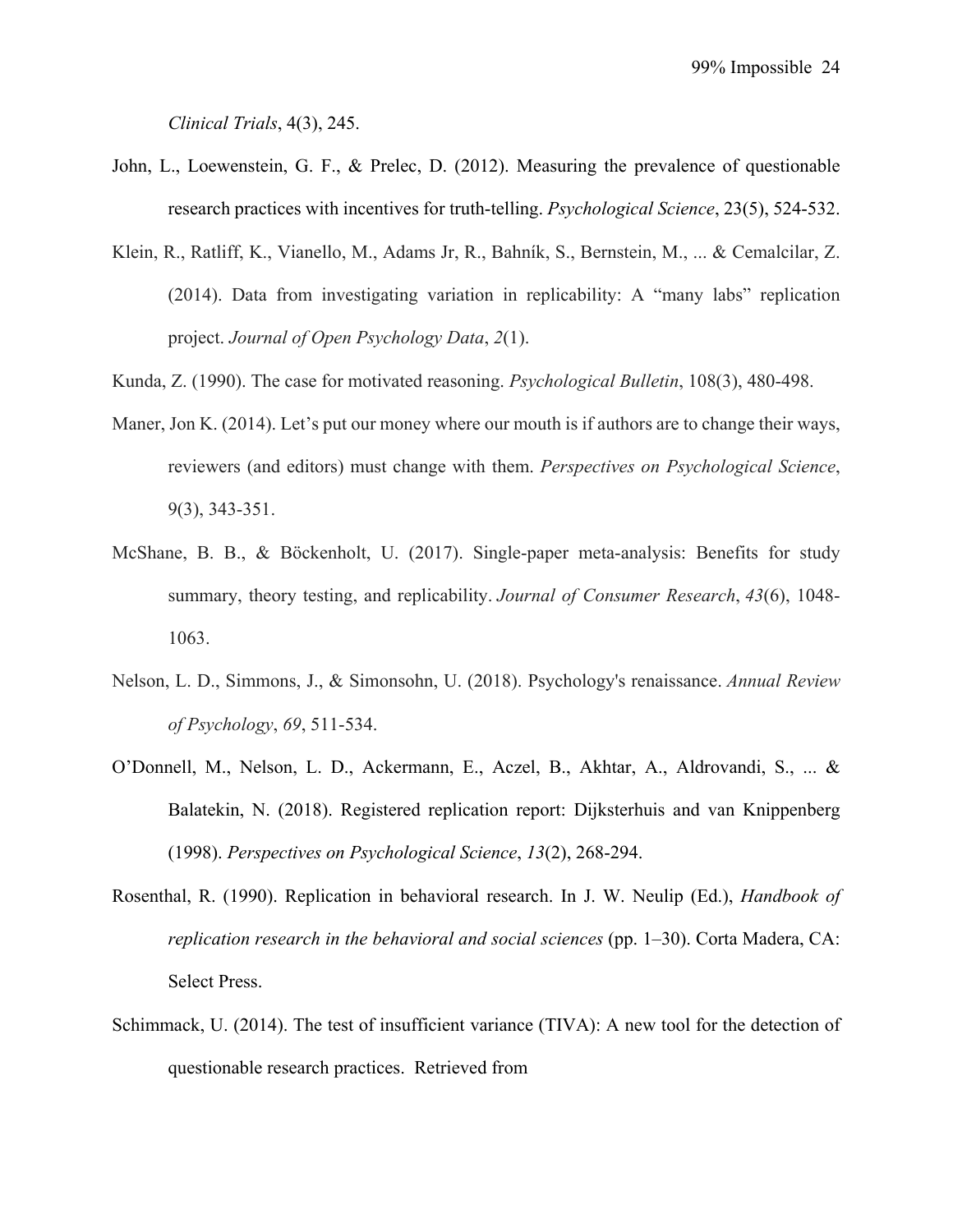https://web.archive.org/web/20170504174949/https://replicationindex.wordpress.com/20 14/12/30/the-test-of-insufficient-variance-tiva-a-new-tool-for-the-detection-ofquestionable-research-practices/

- Simmons, J. P., Nelson, L. D., & Simonsohn, U. (2011). False-positive psychology: Undisclosed flexibility in data collection and analysis allows presenting anything as significant. *Psychological Science, 22*(11), 1359-1366.
- Simonsohn, U. (2015). Small telescopes: Detectability and the evaluation of replication results. *Psychological Science, 26*(5), 559-569.
- Simonsohn, U., Nelson, L. D., & Simmons, J. P. (2014). *P-*curve: a key to the file-drawer. *Journal of Experimental Psychology: General*, *143*(2), 534-547.
- Stanley, David J., and Jeffrey R. Spence. (2014). Expectations for replications: Are yours realistic? *Perspectives on Psychological Science* 9, no. 3, 305-318.
- Tuk, Mirjam A., Kuangjie Zhang, and Steven Sweldens (2015). The propagation of self-control: Self-control in one domain simultaneously improves self-control in other domains. *Journal of Experimental Psychology: General*, 144(3), 639-655.
- Ueno, Taiji, Greta Fastrich, and Kou Murayama (2017). Meta-analysis to integrate effect sizes within a paper: Possible misuse and Type-1 error inflation. *Journal of Experimental Psychology: General*, forthcoming.
- Vazire, Simine (2015). This is what p-hacking looks like, blogpost, https://web.archive.org/web/20181018065906/http://sometimesimwrong.typepad.com/wr

ong/2015/02/this-is-what-p-hacking-looks-like.html, accessed February 19<sup>th</sup> 2018.

Vazire, Simine (2017). Be your own a\*\*hole, blogpost,

https://web.archive.org/web/20181008152627/http://sometimesimwrong.typepad.com/wr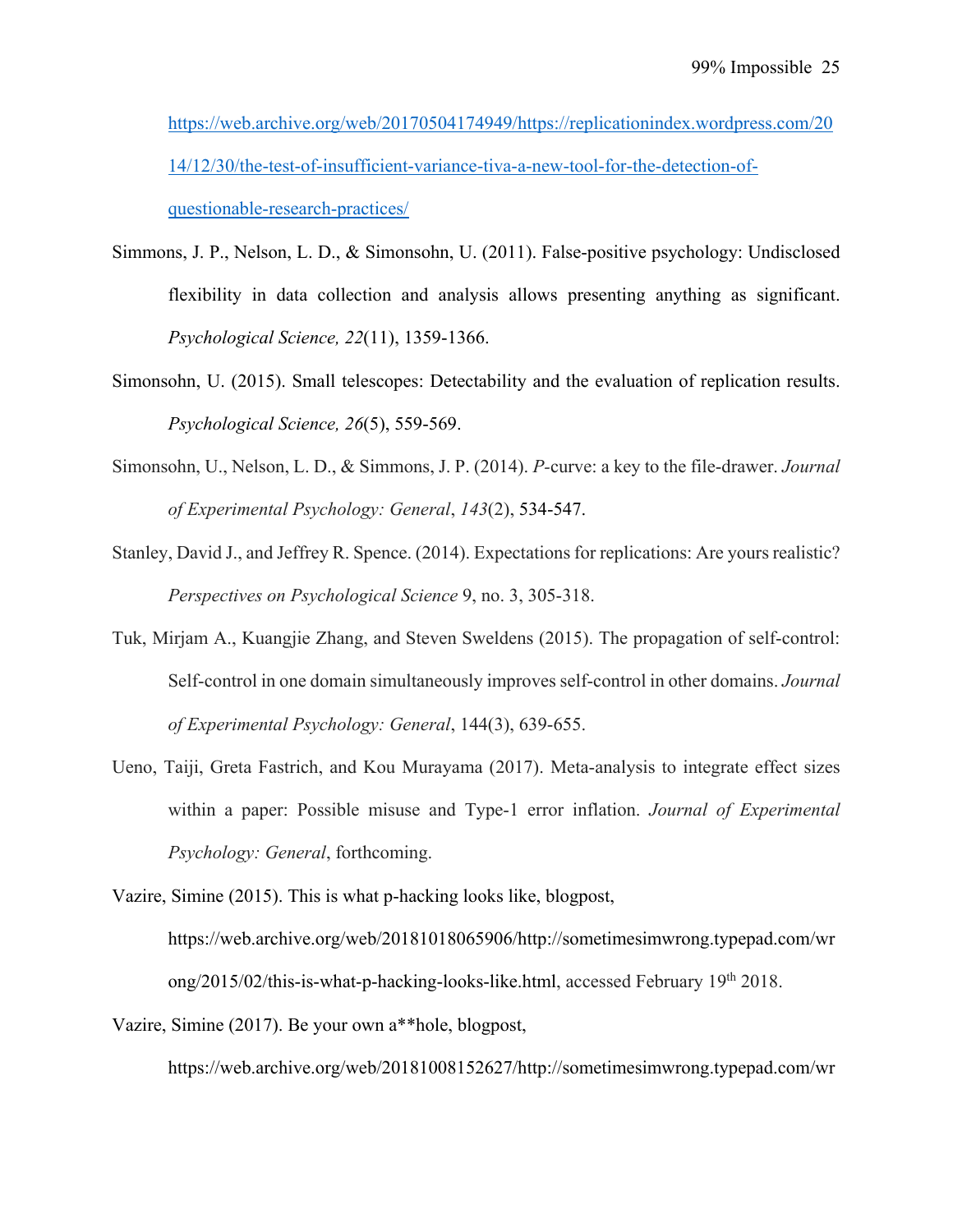ong/2017/05/be-your-own-ahole.html, accessed January 25<sup>th</sup> 2018.

- Verschuere, B., Meijer, E. H., Jim, A., Hoogesteyn, K., Orthey, R., McCarthy, R. J., ... & Barbosa, F. (2018). Registered replication report on Mazar, Amir, and Ariely (2008). *Advances in Methods and Practices in Psychological Science*, *1*(3), 299-317.
- Wagenmakers, E. J., Beek, T., Dijkhoff, L., Gronau, Q. F., Acosta, A., Adams Jr, R. B., ... & Bulnes, L. C. (2016). Registered replication report: strack, martin, & stepper (1988). *Perspectives on Psychological Science*, *11*(6), 917-928.
- Wells, G. L. & P. D. Windschitl (1999). Stimulus sampling and social psychological experimentation. *Personality and Social Psychology Bulletin, 25*, 1115-1125.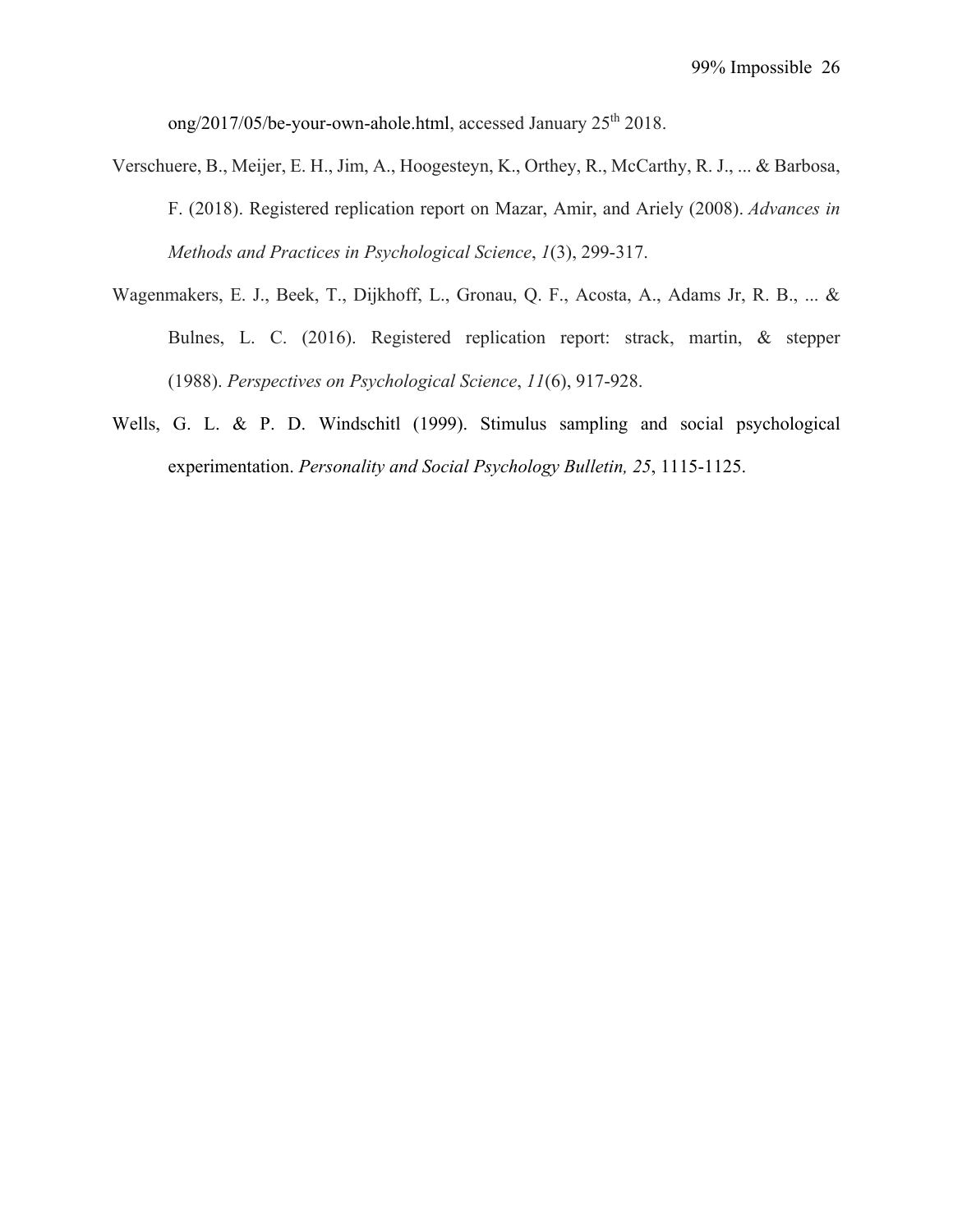# **Appendix**

Table: Papers published since 2017 in the *Journal of Experimental Psychology: General* referencing internal meta-analysis to calculate an average effect across studies.

| Year/<br><b>Publication</b>            | <b>Title</b>                                                                                                                          | <b>Authors</b>           | <b>Quote</b>                                                                                                                                                                                                                                                                                                                                                                                                                                                                                             |
|----------------------------------------|---------------------------------------------------------------------------------------------------------------------------------------|--------------------------|----------------------------------------------------------------------------------------------------------------------------------------------------------------------------------------------------------------------------------------------------------------------------------------------------------------------------------------------------------------------------------------------------------------------------------------------------------------------------------------------------------|
| 2017<br>JEP:G<br>146(2)<br>p. 269-285  | Social Affiliation in Same-<br>Class and Cross-Class<br>Interactions                                                                  | Côté et al.              | Here, we test the prediction that social affiliation among same-class<br>partners is stronger at the extremes of the class spectrum, given that<br>these groups are highly distinctive and most separated from others<br>by institutional and economic forces. An internal meta-analysis of<br>4 studies ( $N = 723$ ) provided support for this hypothesis. (Abstract)                                                                                                                                  |
| 2017<br>JEP:G<br>146(1)<br>p. 1-19     | The Dynamic Effect of<br>Incentives on Postreward<br><b>Task Engagement</b>                                                           | Goswami &<br>Urminsky    | We test the effect of ending an incentive in Study 1, as well as in an<br>internal meta-analysis of all data we have collected. (p. 2)                                                                                                                                                                                                                                                                                                                                                                   |
| 2017<br>JEP:G<br>146(1)<br>p. 134-153  | Imagining wrong:<br>Fictitious contexts mitigate<br>condemnation of harm<br>more than impurity                                        | Sabo & Giner-<br>Sorolla | After the last experiment, we also report the outcome of a meta-<br>analysis across a set of comparable experiments that included the<br>same set of fictional contexts, looking at differences in fictive pass<br>effects between the contexts. (p. 135) To condense and<br>systematically analyze these results, we conducted a first meta-<br>analysis of Experiments 3, 4, and 5 to get a more holistic<br>understanding of the fictive pass effects by context across our<br>experiments. (p. 148). |
| 2017<br>JEP:G<br>146(2)<br>p. 250-268. | The accuracy of less:<br>Natural bounds explain<br>why quantity decreases are<br>estimated more accurately<br>than quantity increases | Chandon &<br>Ordabayeva  | To obtain a more reliable estimate of the power exponents for<br>increasing and decreasing quantities, we conducted a meta-analysis<br>of the results obtained in the control conditions (estimation of the<br>final size) of the five studies reported in the paper and in the three<br>studies reported in the supplementary material. (p. 262-263)                                                                                                                                                    |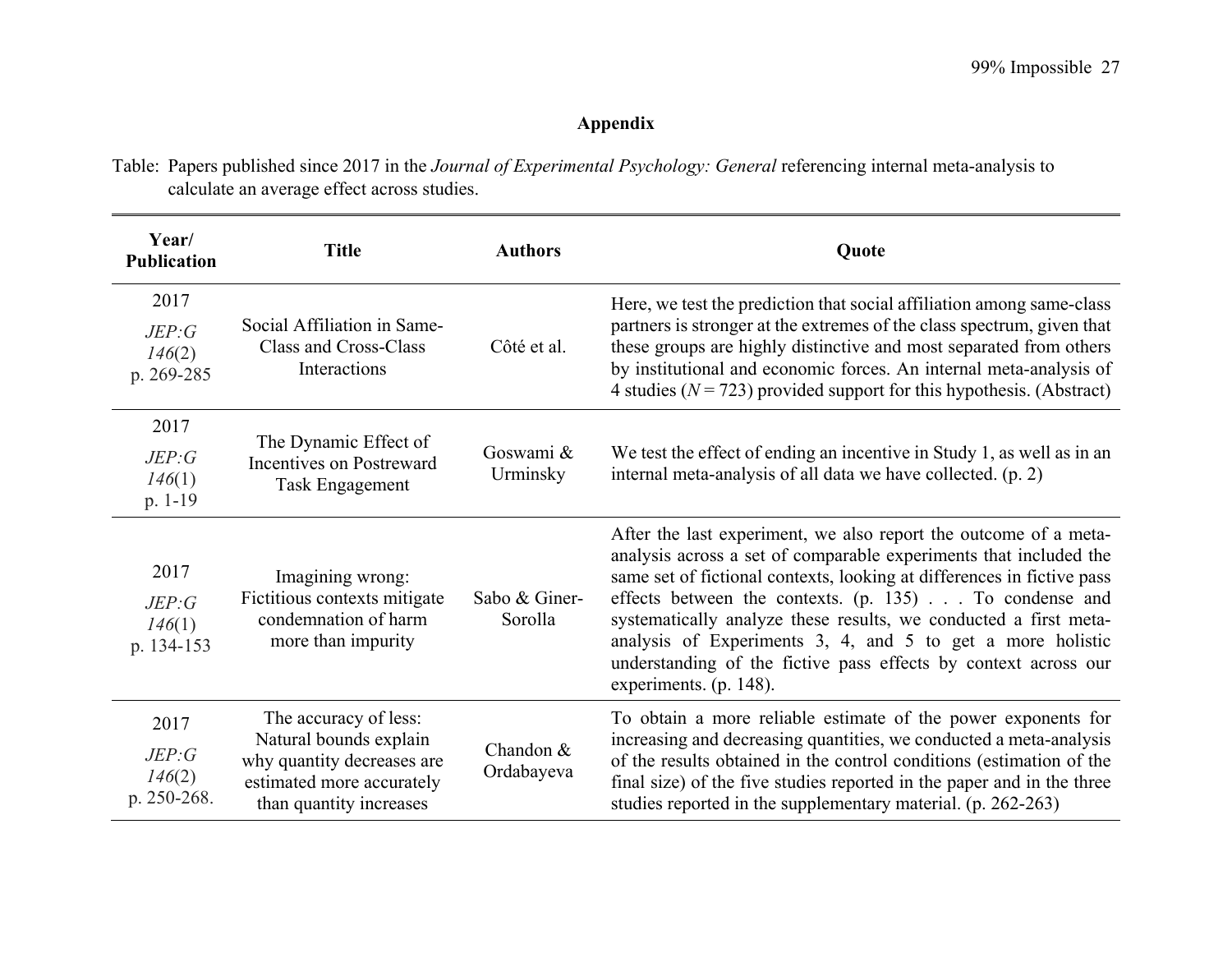| 2017<br>JEP:G<br>146(1)<br>p. 123-133    | Two paths to blame:<br>Intentionality directs moral<br>information processing<br>along two distinct tracks        | Monroe & Malle                                     | A meta-analysis of the present three studies would allow us to<br>estimate a more reliable effect size and to examine whether switch<br>costs are symmetric across tracks. To test the reliability of our<br>findings we derived effect sizes (Cohen's d) for comparing switch<br>RTs with match RTs within each of the three studies and computed<br>average effect sizes, using inverse variance weights. In both fixed<br>and random effects models, the average effect size of overall switch<br>costs was $d = 0.32$ (corresponding to 435 ms), 95%CI [0.17; 0.47],<br>$z=4.2$ , p< .0001. (p. 129) |
|------------------------------------------|-------------------------------------------------------------------------------------------------------------------|----------------------------------------------------|----------------------------------------------------------------------------------------------------------------------------------------------------------------------------------------------------------------------------------------------------------------------------------------------------------------------------------------------------------------------------------------------------------------------------------------------------------------------------------------------------------------------------------------------------------------------------------------------------------|
| 2017<br>JEP:G<br>146(4)<br>p. 512-528    | The "common good"<br>phenomenon: Why<br>similarities are positive and<br>differences are negative                 | Alves et al.                                       | In order to estimate the average effect sizes for our main<br>predictions, we conducted a mini meta-analysis using fixed effects,<br>in which the mean effect sizes were weighted by sample size (Goh,<br>Hall, & Rosenthal, 2016). (p. 524)                                                                                                                                                                                                                                                                                                                                                             |
| 2017<br>JEP:G<br>146(11)<br>p. 1574-1585 | Children understand that<br>agents maximize expected<br>utilities.                                                | Jara-Ettinger,<br>Floyd,<br>Tenenbaum, &<br>Schulz | Power analyses with parameters estimated from a meta analysis on<br>our data confirm that our experiments' power is over .95, with a .04<br>chance of producing a false positive (see supplemental text). (p.<br>1576)                                                                                                                                                                                                                                                                                                                                                                                   |
| 2017<br>JEP:G<br>146(10)<br>p. 1379-1401 | Power as an Emotional<br>Liability: Implications for<br>Perceived Authenticity and<br>Trust After a Transgression | Kim et al.                                         | After completing these studies, we also conducted meta-analyses of<br>our data. (p. 1393)                                                                                                                                                                                                                                                                                                                                                                                                                                                                                                                |
| 2017<br>JEP:G<br>146(8)<br>p. 1086-1105  | When Good Is Stickier<br>Than Bad: Understanding<br>Gain/Loss Asymmetries in<br><b>Sequential Framing Effects</b> | Sparks &<br>Ledgerwood                             | Given recent calls to move from evaluating single studies in<br>isolation to considering the information provided by a cumulative<br>body of research evidence (e.g., Braver, Thoemmes, & Rosenthal,<br>2014; Ledgerwood, 2014; Maner, 2014), we conducted a meta-<br>analysis to quantitatively synthesize the results from the studies that<br>tested familiarity as a moderator of reframing effects in the gain<br>domain (Studies 3s, 3, 4, and 5). (p. 1099)                                                                                                                                       |
|                                          |                                                                                                                   |                                                    |                                                                                                                                                                                                                                                                                                                                                                                                                                                                                                                                                                                                          |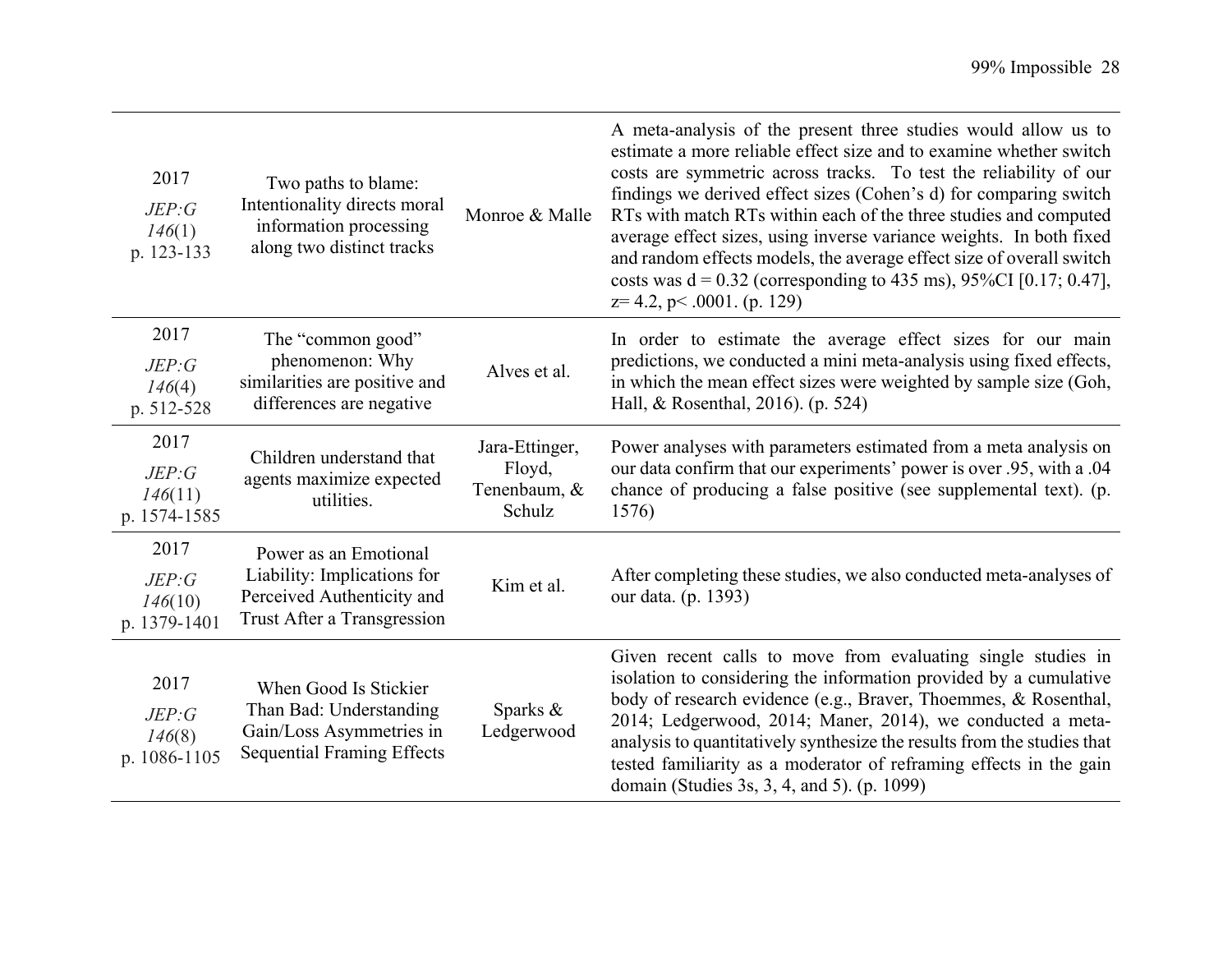| 2017<br>JEP:G<br>146(8)<br>p. 1164-1188 | The role of empathy in<br>experiencing vicarious<br>anxiety                                                                                         | Shu, Hassell,<br>Weber, Ochsner,<br>& Mobbs              | Internal meta-analyses of data across studies 1, 2, and 3. As the<br>designs for Studies 1–3 were similar, we conducted internal meta-<br>analyses to estimate the average effect sizes of the main correlations<br>reported in these studies (Braver, Thoemmes, & Rosenthal, 2014;<br>Cumming, 2014). (p. 1178)                                                                                                                                                                                                                                                                                                                                                                                                                                                                                                                                                                                                                                                                                          |
|-----------------------------------------|-----------------------------------------------------------------------------------------------------------------------------------------------------|----------------------------------------------------------|-----------------------------------------------------------------------------------------------------------------------------------------------------------------------------------------------------------------------------------------------------------------------------------------------------------------------------------------------------------------------------------------------------------------------------------------------------------------------------------------------------------------------------------------------------------------------------------------------------------------------------------------------------------------------------------------------------------------------------------------------------------------------------------------------------------------------------------------------------------------------------------------------------------------------------------------------------------------------------------------------------------|
| 2018<br>JEP:G<br>147(2)<br>p. 190-208   | The importance of<br>awareness for<br>understanding language                                                                                        | Rabagliati et al.                                        | Our null findings for sentence processing are corroborated by a<br>meta-analysis that aggregates our studies with the prior literature.<br>(Abstract)                                                                                                                                                                                                                                                                                                                                                                                                                                                                                                                                                                                                                                                                                                                                                                                                                                                     |
| 2018<br>JEP:G<br>147(1)<br>p. 93-112    | Mindfulness increases<br>prosocial responses toward<br>ostracized strangers<br>through empathic concern                                             | Berry et al.                                             | Similarities across study procedures, including outcome measures,<br>dispositional measures, and the use of no instruction control<br>conditions in Studies 3 and 4 allowed for meta-analysis of effect<br>sizes pertaining to the observed relations of mindfulness<br>(dispositional and briefly trained) to prosocial responsiveness.<br>Meta-analytically derived summary mean effects across studies<br>have greater precision than do single study results; thus, we first<br>asked whether effect sizes for the relations of mindfulness to<br>empathic concern and to both helping behavior outcomes remained<br>stable (and secondarily, statistically significant) across studies<br>using various active and inactive control conditions. Second, we<br>sought more precise estimates of the effect sizes of experimentally<br>manipulated brief mindfulness training on empathic concern and on<br>both helping behavior outcomes across all three experiments<br>(Studies 2–4). (p. 105-106) |
| 2018<br>JEP:G<br>147(5)<br>p. 747-781   | What do short-term and<br>long-term relationships<br>look like? Building the<br>relationship coordination<br>and strategic timing<br>(ReCAST) model | Eastwick,<br>Keneski,<br>Morgan,<br>McDonald, &<br>Huang | In the section Aggregated Results Across Studies, we meta-analyze<br>all 10 short-term vs. long-term desired behavior differences across<br>studies and test whether differences across studies reflect between-<br>study heterogeneity or simply sampling variability. (p.761)                                                                                                                                                                                                                                                                                                                                                                                                                                                                                                                                                                                                                                                                                                                           |